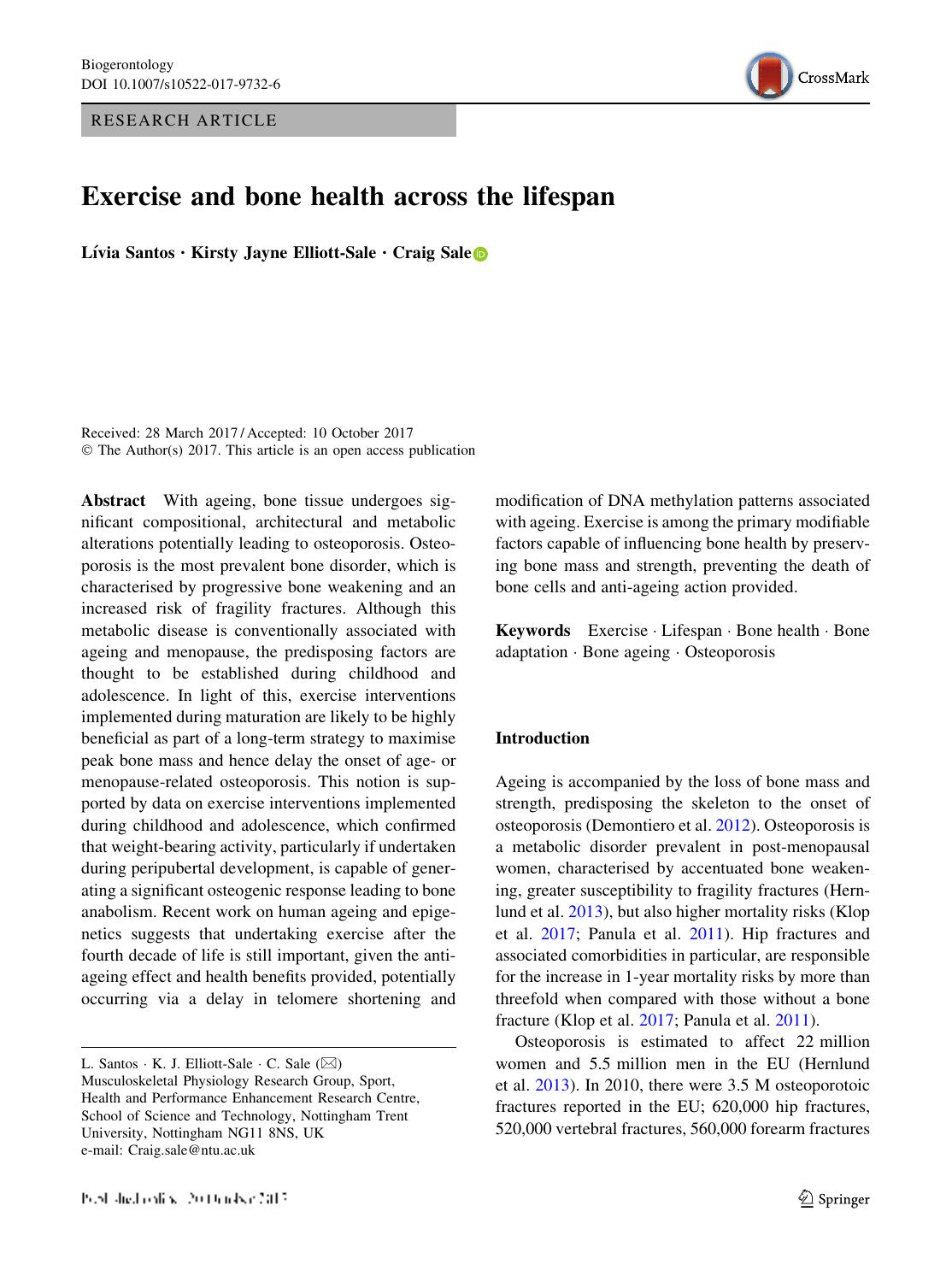and 1,800,000 other fractures (Hernlund et al. [2013](#page-12-0)). In the UK, 3.21 M people, aged over 50 years, are living with osteoporosis, with more than 536,000 new fragility fractures occur every year (Svedbom et al. [2013\)](#page-14-0). The prevalence of osteoporosis is expected to rise over the next decades by virtue of population ageing. One-third of the UK population is 50 years old or above, and current estimates suggest this age segment will grow from 21.6 million in 2010 to 26.2 million in 2025, corresponding to an increase of 21% (UK Office for National Statistics [2016\)](#page-14-0).

Osteoporosis and other musculoskletal disorders, particularly osteoarthritis and bone trauma, are amongst the most common problems affecting the elderly and are a leading cause of physical disability (Gheno et al. [2012](#page-12-0); Weinstein [2016](#page-15-0)). Limitations in mobility and independance are psychologically devastating and represent a huge economic challenge to the sustainability of health care systems (Gheno et al. [2012;](#page-12-0) Weinstein [2016\)](#page-15-0). Exercise, nutrition and pharmacological interventions may help the management of age-related bone loss and osteoporosis. Certain types of exercise might result in improved bone strength even after menopause, a time when bone mass declines and the ability to rescue lost bone is impaired (Polidoulis et al. [2011;](#page-14-0) Uusi-Rasi et al. [2003\)](#page-14-0). With regard to nutrition, vitamin D is essential in calcium metabolism and oral intake may prevent fractures in osteoporotic patients (Lips et al. [2006\)](#page-13-0). Pharmacological interventions are the gold standard with regards to osteoporosis management and prevention of fragility fractures, although their benefits are transient and might induce rare but severe side effects (Gozansky et al. [2005;](#page-12-0) Woo et al. [2006\)](#page-15-0). Some of the concerns raised as a result of these side effects might well have contributed to the declining prescription of these drugs or the reduction in actual use of prescribed medications for low bone mass (Jha et al. [2015](#page-12-0)).

Exercise is one of the primary modifiable factors associated with improved bone health outcomes, such as high bone mineral density (BMD) and strength (Weaver et al. [2016\)](#page-15-0). Individuals who undertake exercise on a regular basis are also more likely to prevent age-relate bone loss and experience fewer falls and fractures by virtue of developing stronger muscles and bones, which improve balance (Liu-Ambrose et al. [2004](#page-13-0)). In addition to this, exercise may provide a ''rejuvenating effect'' and, as a result, the potential to mitigate age-related bone loss and diseases (Loprinzi

et al. [2015](#page-13-0)). In this article, we review the benefits of undertaking exercise throughout life as part of a strategy to promote bone health across the lifespan, and advance some cellular and molecular mechanisms potentially activated upon exercise that underpin such benefits. We will also highlight some areas where the clinical benefits of exercise on bone health might have been slightly exaggerated, given that increases in bone mass as a result of exercise are typically in the range of 1–10% at the most and reductions in bone mass across the lifespan are significantly greater (Riggs et al. [2004\)](#page-14-0).

Bone and muscle are the two largest tissues of the musculoskeletal system and they are coupled mechanically, biochemically and molecularly (Brotto and Bonewald [2015](#page-11-0)), with muscular contraction thought to be the main source of mechanical strain leading to bone adaptation (Bakker et al. [2001;](#page-11-0) Burr [1997](#page-11-0)). Bone and muscle mass/strength are proportionally related, as evidenced by a study showing that under disuse conditions, muscle mass declines followed by a loss of bone mass, while during recovery muscle mass gains precede bone accretion (Sievanen et al. [1996](#page-14-0)). Although coupling between the two tissues and further interactions with other elements of the musculoskeletal system, particularly tendons, ligaments and cartilage is unquestionable, particularly in relation to the prevention of falls (perhaps the major contributor to bone fracture), this is beyond the scope of the present review.

#### Ageing and bone loss

# Ageing

Ageing is a physiological process that results from the accumulation of molecular and cellular damage over time (WHO [2015](#page-15-0)). It is influenced by the human genome and epigenetic changes triggered by environmental and lifestyle factors (Govindaraju et al. [2015](#page-12-0)). Human ageing is generally accompanied by a decline of cognitive and motor functions (Moustafa [2014](#page-13-0)) and is considered the main risk factor for developing musculoskeletal, neurodegenerative and cardiovascular diseases (Niccoli and Partridge [2012](#page-14-0)). Genetic studies on progeroid syndromes, clinical conditions of premature ageing, have been useful to understand physiological ageing and age-related diseases (Martin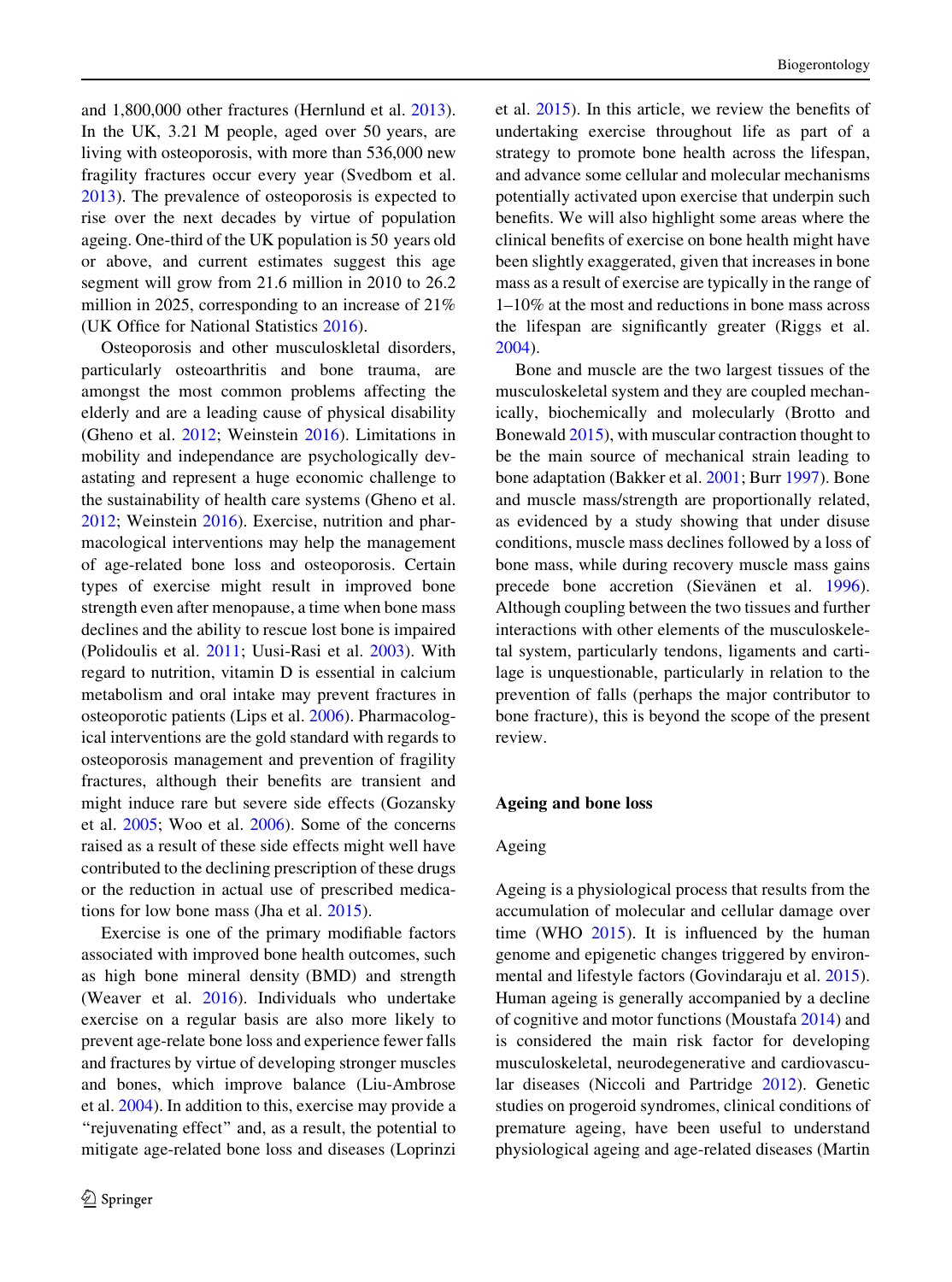and Junko [2010](#page-13-0)). Research on Hutchison-Gilford and Werner progeroid syndromes, in particular, have allowed the identification of several hallmarks of physiological ageing, such as telomere shortening, mitochondrial dysfunction, oxidative stress and cell senescence (Childs et al. [2015;](#page-12-0) López-Otín et al. [2013\)](#page-13-0). Briefly, telomeres are protective caps located at the end of chromosomes with the purpose of preventing deterioration or fusion with other chromosomes. Telomere shortening exacerbates human ageing, as well as inducing metabolic alterations, such as insulin resistance, b-cell failure and glucose intolerance (Gardner et al. [2005;](#page-12-0) Shimizu et al. [2014\)](#page-14-0). The mitochondria are organelles that generate the majority of the chemical energy utilised by cells, adenosine triphosphate (ATP). Mitochondrial dysfunction is caused by depletion of nicotinamide adenine dinucleotide  $(NAD+)$  and downregulation of the tricarboxylic acid and oxidative phosphorylation (OXPHOS) pathways (Zhang et al. [2016\)](#page-15-0), leading to a decline in respiratory function and stem cell senescence (Wiley et al. [2016;](#page-15-0) Zhang et al. [2016](#page-15-0)). Senescent cells exhibit stress-induced permanent proliferative arrest and are thought to drive ageing and age-related pathologies (Baker et al. [2016;](#page-11-0) Childs et al. [2015\)](#page-12-0). While in proliferative arrest, senescent cells secrete specific proteins, referred to as the senescence-associated secretory phenotype (SASP), which can exacerbate the proliferative arrest and also induce senescence in a paracrine manner. Interestingly, recent evidence came to light showing that the SASP can also exert a proregenerative effect through cell plasticity and stemness (Ritschka et al. [2017](#page-14-0)). Lastly, excessive or persistent oxidative stress caused by the action of free radicals, non-ionising radiation and inflammatory agents, and from mitochondrial byproducts (e.g., peroxides), was proposed to contribute to accumulated DNA damage and activation of apoptotic signalling pathways, potentially accelerating ageing (Kryston et al. [2011;](#page-13-0) Lu et al. [2012](#page-13-0)). Oxidative stress was identified as an important driver of bone ageing. This marker will be further discussed in the next section (Ambrogini et al. [2010](#page-11-0); Manolagas [2010\)](#page-13-0).

#### Age-related bone loss

Bone accretion occurs from birth and throughout childhood and adolescence, with approximately 90%

of bone mass acquired by the age of 20 years (Henry et al. [2004;](#page-12-0) Recker et al. [1992](#page-14-0)). Acquisition of bone mass follows sex and age specific patterns, as evidenced in Fig. [1.](#page-3-0) Men have greater BMD than women and this difference becomes starker as sexual maturation progresses (Hendrickx et al. [2015\)](#page-12-0). When women reach late 30s and men early 40s, BMD starts to decline and this trend persists throughout life (Fig. [1](#page-3-0)). Such decline is further accompanied by a decrease in bone strength strength (Wall et al. [1979](#page-14-0)), osteocyte death, deteoration of type I collagen (Bailey and Knott [1999](#page-11-0)) and adipogenesis at the expense of osteogenesis (Justesen et al. [2001\)](#page-13-0). Age-related bone loss occurs due to greater bone resorption than bone formation, a process that culminates in reduced trabecular volume and diminished cortical bone width (McCalden et al. [1993](#page-13-0)). For a comprehensive review of these changes see (Boskey and Coleman [2010](#page-11-0); Manolagas and Parfitt [2010](#page-13-0)).

Oxidative stress has been identified as a critical driver of bone ageing (Ambrogini et al. [2010](#page-11-0); Manolagas [2010](#page-13-0)). Production of mitochondrial superoxide anion  $(O_2^-)$  in aged osteocytes led to increased osteoclast-mediated bone resorption (Kobayashi et al. [2015\)](#page-13-0). In addition to this, the presence of reactive oxygen species (ROS) has been shown to attenuate  $\beta$ catenin signalling with concomitant activation of  $PPAR\gamma$  favouring adipogenesis at the expense of osteoblastogenesis and bone formation (Manolagas [2010\)](#page-13-0). The loss of function of oxidative defense Forkhead box O (FOXOs), a family of genes implicated in ageing and longevity, triggers the apoptosis of osteoblasts and osteocytes and the advance of an osteoporotic phenotype (Ambrogini et al. [2010\)](#page-11-0). In this same study, the authors showed that an overexpression of FOXO3 in osteoblasts culminated in increased bone mass. These findings demonstrate that signalling pathways implicated in bone cell survival and osteogenesis are negatively affected by oxidative stress leading to age-related bone loss and potentially osteoporosis.

#### The osteoporotic bone

Osteoporosis is the most prevalent disease in postmenopausal women and is accompanied by an increased risk of fragility fractures (Ji and Yu [2015](#page-12-0)). Fragility fractures occur primarily in the spine, hip and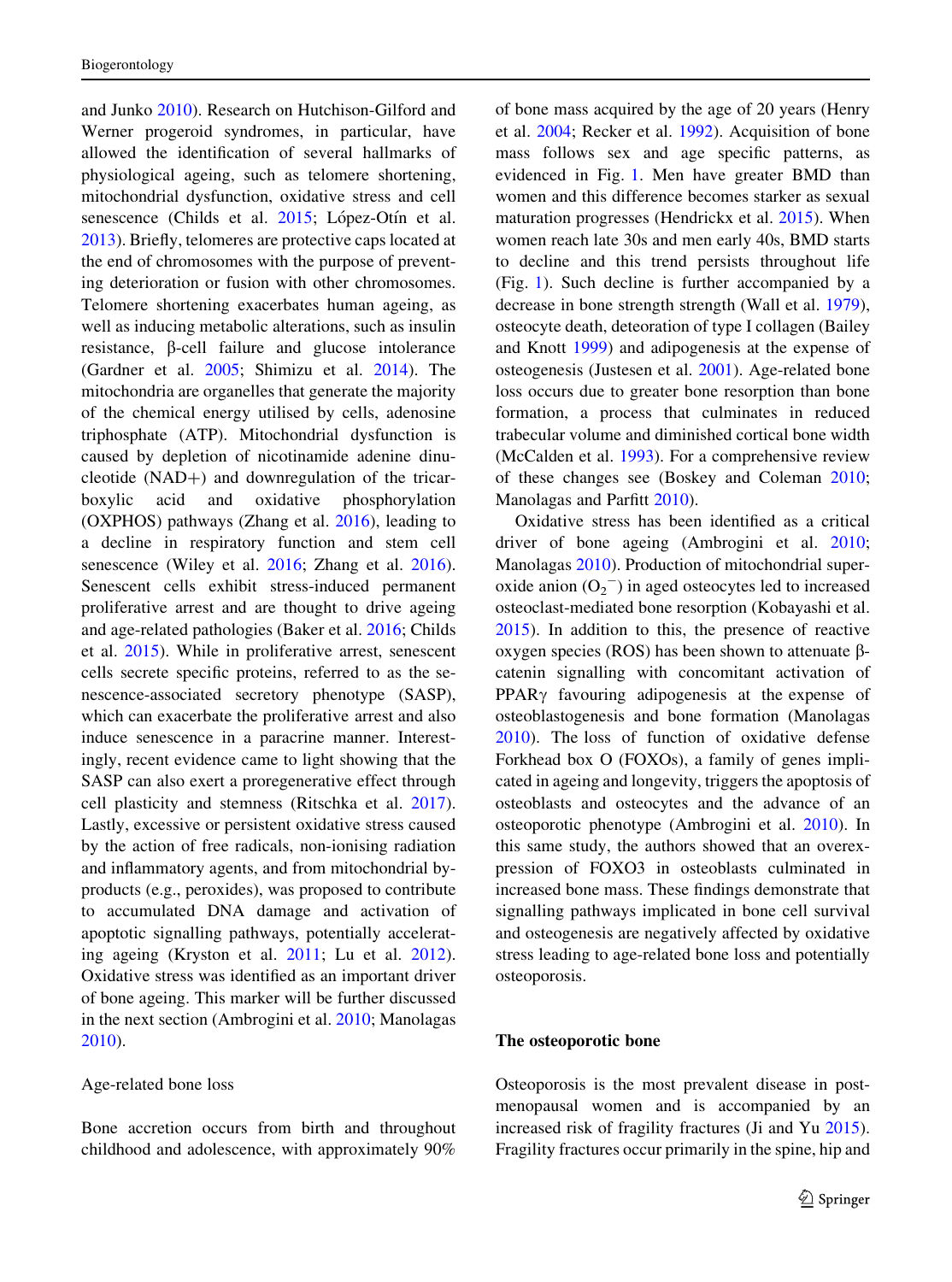<span id="page-3-0"></span>Fig. 1 Bone mass density (BMD) across the lifespan. Men exhibit higher BMDs throughout life and are less susceptible to age-related bone loss than women. Adapted from Hendrickx et al. ([2015\)](#page-12-0)



wrist (NICE [2012\)](#page-14-0). Hip fractures cause permanent disability in 50% of the cases and death in 20% (Sernbo and Johnell [1993\)](#page-14-0). In the UK, 300,000 fragility fractures occur every year (British Orthopaedic Association [2007\)](#page-11-0), with direct medical costs estimated at £1.8 billion in 2000 and projected to reach £2.2 billion by 2025 (Burge et al. [2001\)](#page-11-0).

Osteoporosis arises from the imbalance between bone resorption (osteoclast-mediated) and bone formation (osteoblast-mediated), with bone resorption exceeding bone formation. At histopathological level, the osteoporotic bone is less compact as a result of bone thining or loss, presents a strong reduction in the trabecular connectivity and greater adiposity of the bone marrow (Marcu et al. [2011\)](#page-13-0).

Oxidative stress and oestrogen depletion are two important mechanisms underpinning osteoporosis. Oxidative stress was reported to direct commitment of mesenchymal progenitors towards the adipogenic lineage at the expense of osteoblastogenesis (Manolagas [2010\)](#page-13-0), which can explain greater adipodicity of the bone marrow in old and osteroporotic bone (Justesen et al. [2001\)](#page-13-0). Oestrogen has a protective role in bone health e.g., by controlling bone resorption activity. This was demonstrated by studies evidencing that oestrogen inhibits osteoclast formation and activity via increased production of osteoprotegerin (Hofbauer et al. [1999\)](#page-12-0) or transforming growth factor  $\beta$  (Hofbauer et al. [1999](#page-12-0); Hughes et al. [1996\)](#page-12-0), and may also induce apoptosis of osteoclast progenitor cells via blocking of the cytokine receptor activator of NFKB ligand (RANKL) (Lundberg et al. [2001\)](#page-13-0). Oestrogen action on bone resorption activity was further confirmed by a study showing that selective deletion of the oestrogen receptor- $\alpha$  (ER $\alpha$ ) in osteoclast lineage cells increased osteoclastogenesis activity and abrogated the oestrogen-mediated pro-apoptotic action in osteoclasts (Almeida et al. [2013](#page-11-0)). These changes led to increased bone resorption in women, but not in men, causing a loss of cancellous, but not cortical, bone (Almeida et al. [2013](#page-11-0)). When oestrogen is depleted in the organism, e.g., post-menopause, this protective effect on bone health is reduced or disappears and this increases predisposition to the onset of bone diseases like osteoporosis.

Osteoporosis is conventionally appraised by dualenergy X-ray absorptiometry (DXA) and the resultant BMD values are compared to the BMD of young healthy individuals of the same gender, thus generating a T score. A T score of  $-1$  and above is considered normal, a score between  $-1$  and  $-2.5$  is indicative of osteopenia, and a score of  $-2.5$  or below signifies osteoporosis. This categorisation was established by the Word Health Organisation (WHO) to standardise the diagnosis of oesteoporosis, particularly in Caucasian, postmenopausal women. BMD values can also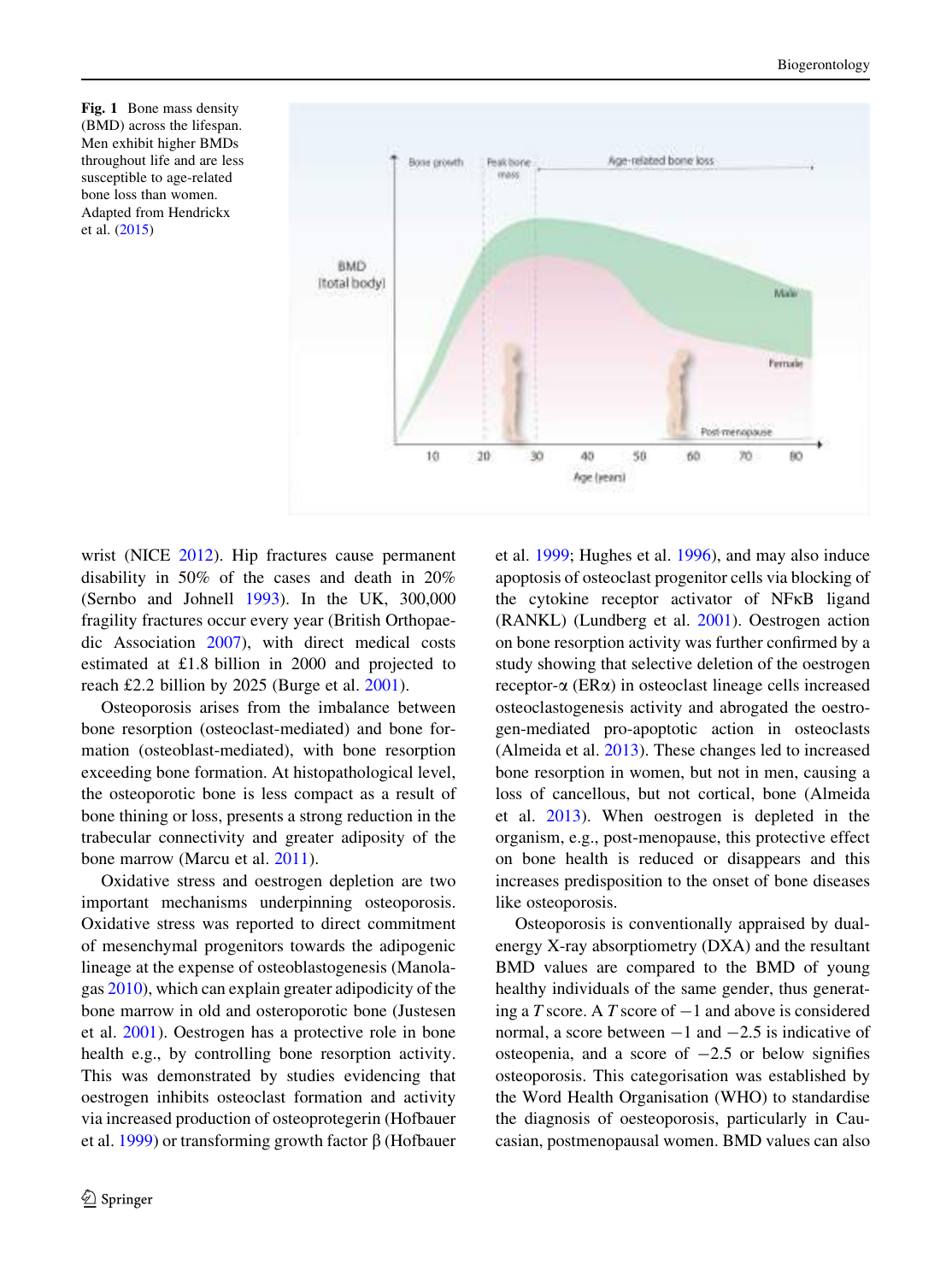be compared to the BMD of age-matched individuals with normal bone mass to generate a Z score. Z Scores are mostly utilised in cases of severe osteoporosis. BMD is, however, only one element of bone strength, with areal BMD (aBMD) accounting for 65–75% of the variance in bone strength. As such, there is a need to also consider volumetric BMD, bone geometry and bone architecture.

According to the severity of bone loss, the presence of fragility fractures and other clinical factors, patients may be prescribed with anti-osteoporotic drugs, primarily the oral intake of bisphosphonates, such as alendronate. Third generation (nitrogen-containing) alendronate binds to bone mineral and is metabolised by osteoclasts leading to the inhibition of bone resorptive activities and an increase of bone strength (Boivin et al. [2000\)](#page-11-0). Another important anti-bone resorption drug is strontium ranelate, although its mechanism of action differs from bisphosphonates by targeting bone formation and mineralisation directly, rather than by suppressing osteoclast-mediated bone resorption activity (Marie [2007](#page-13-0)). Denosumab is a human monoclonal antibody that binds to RANKL, inhibiting it. RANKL suppression impairs osteoclast maturation and survival leading to the diminution of bone resorption activity (Hanley et al. [2012\)](#page-12-0). The teriparatide human recombinant parathyroid hormone (hrPTH), is clinically approved for the treatment of osteoporosis due to its anabolic effect on bone and its ability to rescue skeleton strength (Pazianas [2015](#page-14-0)). The use of hrPTH is recommended for up to 24 months and has been shown to reduce fracture risks (Lindsay et al. [2016](#page-13-0); Neer et al. [2001\)](#page-13-0).

The prescription of anti-osteoporotic drugs is vital for the management of osteoporosis and its related comorbidities, although they are not always effective and the benefits are transient (Gozansky et al. [2005](#page-12-0)). Gozansky et al. [\(2005](#page-12-0)) investigated the efficacy of oestrogen and raloxifene in conserving BMD during a 6-month exercise-based weight loss program (Gozansky et al. [2005](#page-12-0)), where participants were allowed to select the mode(s) of exercise e.g., treadmill, walking/ running, cycling, among others. The authors showed that both pharmacological interventions failed to maintain intact lumbar spine, total hip and trochanter BMD in post-menopausal women enrolled in a lost weight program, although BMD losses were more pronounced in women belonging to the placebo group (Gozansky et al. [2005\)](#page-12-0). With regard to side effects, long-term use of bisphosphonates can cause severe collateral damage, such as jaw necrosis (Woo et al. [2006\)](#page-15-0). In light of this, it has been advocated that regular exercise might be one of the best nonpharmacological approaches to support bone health across the lifespan (Gomez-Cabello et al. [2012\)](#page-12-0), either by maximising peak bone mass during maturation, delaying the onset of osteoporosis later in life (Tveit et al. [2015;](#page-14-0) Warden et al. [2007](#page-14-0)) and/or by mitigating the age and/or menopausal-related bone loss (Howe et al. [2011;](#page-12-0) Polidoulis et al. [2011](#page-14-0)). Much of the evidence in support of a positive effect of exercise on bone is, however, observational and many of the direct exercise intervention studies have not shown such large effects on bone. Over the next sections the influence of exercise on age-related bone loss and osteoporosis will be discussed.

#### Bone remodelling and adaptation to exercise

Bone is a heterogeneous tissue made up of two components, an organic part comprised of collagenous and non-collagenous proteins and cells and a mineral component of hydroxyapatite (Boskey [2013\)](#page-11-0). Bone contains three major cell types: osteoblasts, which derive from mesenchymal stem cells and are responsible for bone formation; osteocytes, dendritic cells terminally differentiated from osteoblasts embedded in the bone matrix, accounting for more than 90% of bone cells; and osteoclasts, large multinucleated cells differentiated from hematopoietic progenitor cells that mediate bone resorption (Schaffler et al. [2014](#page-14-0); Tatsumi et al. [2007\)](#page-14-0). The coordinated action of osteoblasts, osteoclasts and osteocytes orchestrate bone modelling and remodelling. Bone modelling occurs to accommodate the radial and longitudinal growth of bone during the growing years and to adapt the skeleton to mechanical strain, whereas remodelling happens mainly during adulthood to remove microdamaged and old bone, adapt bone tissue to mechanical loading and maintain the strength and integrity of the skeleton (Sims and Martin [2014](#page-14-0)). During modelling, osteoclastogenesis and osteogenesis work independently, whereas in remodelling, bone resorption and formation are coupled, taking place in bone remodelling units (Baron and Kneissel [2013\)](#page-11-0).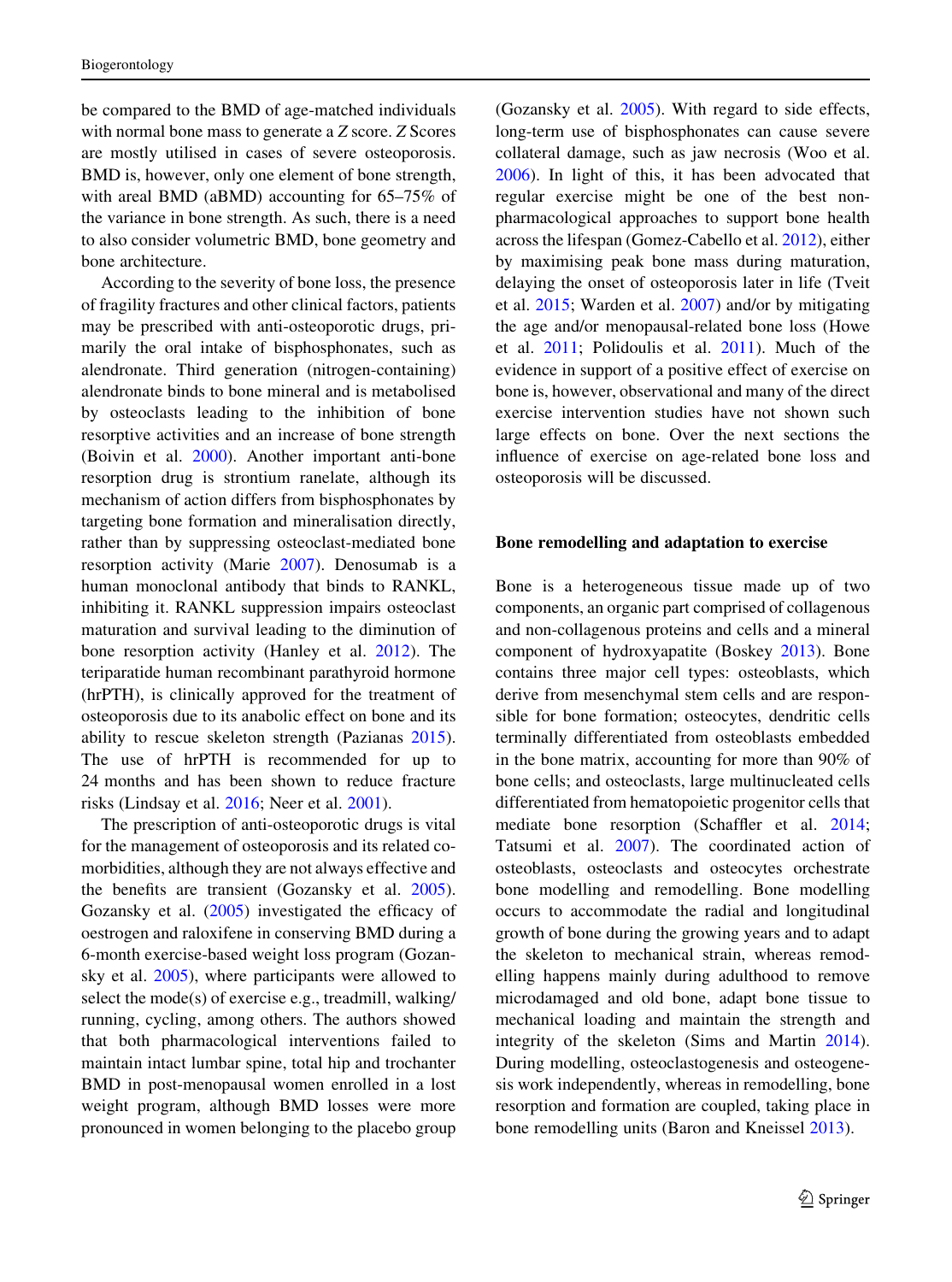Exercise leads to bone adaptation and this process is mediated by cellular mechanotransduction (Goodman et al. [2015\)](#page-12-0). Briefly, upon exercise, bone tissue deforms, and the mechanosensors located throughout the cells, such as stretch-activated ion channels and integrins, change their original conformation (Guilluy et al. [2014;](#page-12-0) Ross et al. [2013](#page-14-0)). Such conformational changes trigger a signalling cascade to provide an appropriate biochemical response (Goodman et al. [2015](#page-12-0)), e.g., osteogenesis and bone accretion at the site of deformation.

Osteocytes are mechanotransduction hot spots due to their unique ability to detect and respond to mechanical strains (Klein-Nulend and Bakker [2007](#page-13-0)). Osteocytes control bone formation and resorption through the differentiation of osteoblasts and osteoclasts and by stimulating the expression of the osteoclastogenesis inhibitor, osteoprotegerin (Regard et al. [2012\)](#page-14-0). Osteoblasts also secrete osteoprotegerin evidencing that this cell type also presents the potential to regulate bone resorption activity (Udagawa et al. [2000](#page-14-0)).

Of critical importance is the osteocyte's ability to mediate the anabolic actions of the Wnt/ $\beta$ -catenin signalling pathway (Tu et al. [2015](#page-14-0)). This signalling pathway is evolutionarily conserved and can be categorised into three forms: an inactive form, where b-catenin is phosphorylated and degraded by ubiquitination in the proteasome, and two active forms, termed as canonical or non-canonical (Fig. [2](#page-6-0)). It is activated upon mechanical loading e.g., generated from exercise to initiate osteogenesis and bone formation (Krishnan et al. [2006\)](#page-13-0), either by direct stimulation of the bone transcription factor RUNX2 (Gaur et al. [2005](#page-12-0)) or by crosstalking with PTH or morphogenetic proteins (BMPs) signalling pathways (Baron and Kneissel [2013;](#page-11-0) Gardinier et al. [2016\)](#page-12-0). A recent investigation showed that circulating PTH, generated from physical activity, led to downregulation of sclerostin (an anti-anabolic bone protein) in osteocytes (Gardinier et al. [2016\)](#page-12-0) was accompanied by significant upregulation of fibroblast growth factor-23 (FGF-23) expression (Gardinier et al. [2016\)](#page-12-0), a growth factor governing phosphatase homoeostasis and vitamin D metabolism (Quarles [2012\)](#page-14-0). Collectively, these findings demostrate the vital role of osteocyte  $Wnt/\beta$ catenin signalling in the bone adaptation to exercise.

Exercise could be a means to maintain or enhance a specific health outcome, such as maximising bone accretion and/or improving bone strength. Bone adaptation to exercise is initiated by muscle contraction and ground-reaction forces (Sharkey et al. [1995\)](#page-14-0). Bone traits, such as BMD, strength and architecture, change and adapt to help the skeleton to cope with the loading environment while preventing injuries. To illustrate the bone adaptation response, athletes undertaking intermittent high impact exercise (Olympic fencers as just one example) exhibit higher densities of cortical and trabecular bone than matched controls (Chang et al. [2009\)](#page-12-0). Similarly, in athlete groups where a highly active limb can be compared to a less active limb, such as the racket arm versus non-racket arm of tennis players (Haapasalo et al. [2000;](#page-12-0) Ireland et al. [2013\)](#page-12-0) or in the throwing arm vs non-throwing arm of baseball players (Warden et al. [2014](#page-14-0)), there is a greater bone mass observed in the more active limb. Conversely, 6-months of spaceflight results in a 10% loss in the BMD of astronauts living under zero gravity conditions, where gravitational mechanical loading and, therefore, ground-reaction forces are missing (Sibonga [2013](#page-14-0)).

Upon beginning exercise, the skeleton is exposed to different types of strains (deformation of tissue) generated from compression, tensile and torsional forces, and shear stress. Diferent types of strains can occur at the same time and in the same bone (Judex et al. [2009](#page-12-0)). In this study, a compression strain occurred at 2500 µs on one side of the bone and a tensile strain of 2000 µs on the other side. It is also established that running generates tibial strains 2–3 times higher than walking (Burr et al. [1996](#page-11-0)) and walking higher than cycling (Milgrom et al. [2000](#page-13-0)). The optimal magnitude and frequency to initiate an osteogenic response in humans is still uncertain as most studies are undertaken in animals. On the other side, the optimal exercise to induce osteogenesis and bone anabolism is likely to change according to age, sex, the individual (Weaver et al. [2016\)](#page-15-0) and even skeletal site, suggesting that only a personalised approach would provide the precision information to design the optimal osteogenic exercise regimen.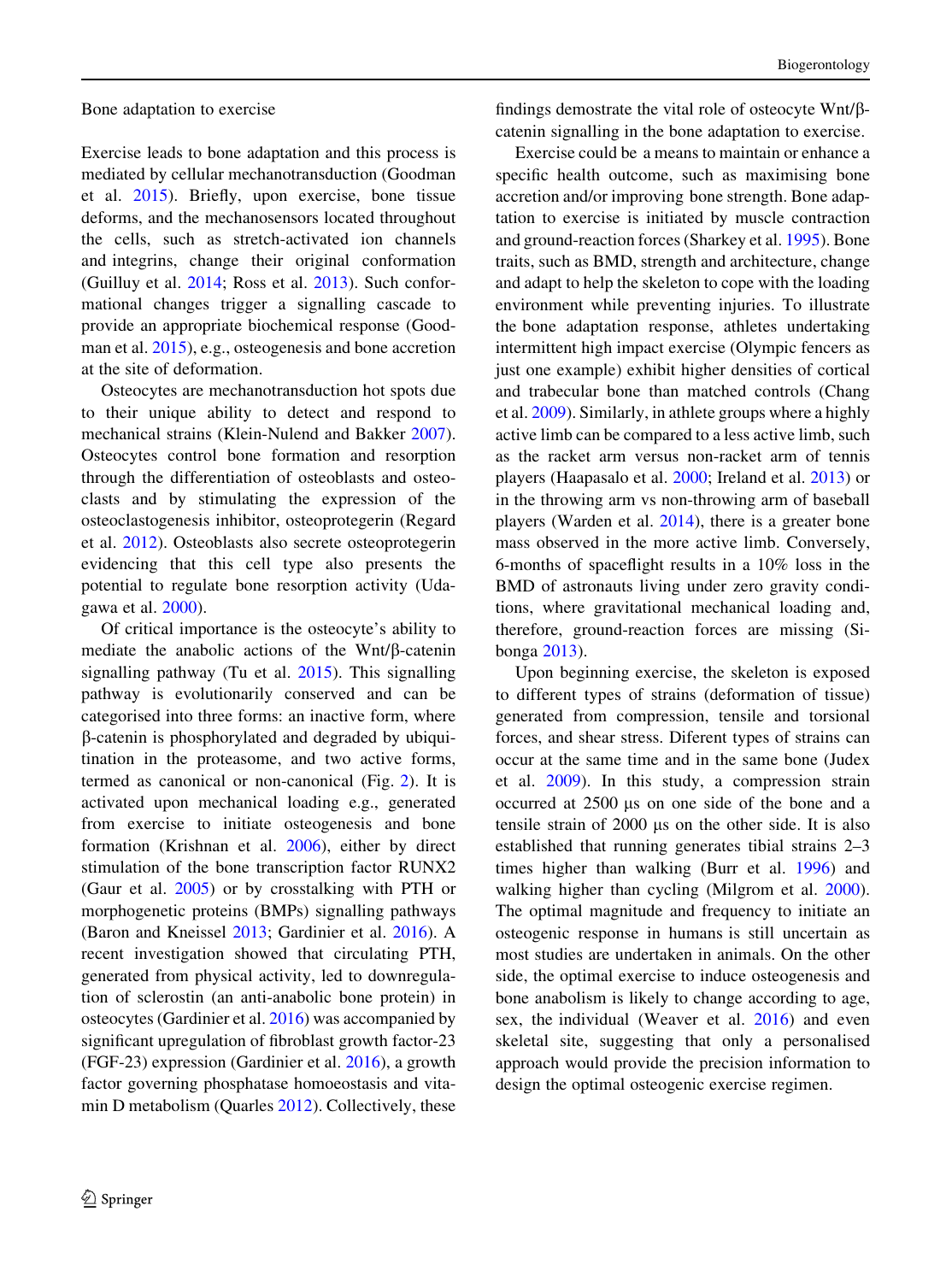<span id="page-6-0"></span>

Fig. 2 Simplified diagram depicting canonical and non canonical  $\beta$ -catenin signalling pathways in bone. Exercise enables bone formation through the active canonical and non-canonical b-catenin signalling pathways. Activation of the bone transcription factor RUNX2 elicits osteogenesis and supresses PPAR- $\gamma$ mediated adipogenesis; Activation of WIF1: Wnt Inhibitory Factor 1: SFRP: Secreted frizzled-related protein; LRP5/6: Low-density lipoprotein receptor-related protein 5/6; APC: adenomatous polyposis coli; GSK-3b: glycogen synthase kinase 3 beta; Ub: ubiquitination; P: phosphorylation; β-TrCP: betatransducin repeat containing E3 ubiquitin protein ligase; RSPO: R-spondin 1; WNT3A: Wnt family member 3A; FRAT1: FRAT1, WNT signalling pathway regulator; DVL: dishevelled

#### Bone adaption to exercise across the lifespan

Exercise interventions during childhood and adolescence

The promotion of physical exercise and healthy eating habits during bone development maximises the chances of accruing bone, potentially delaying the onset of osteoporosis in later life. Such a perspective is supported by longitudinal studies showing that individuals who were active during childhood had 8–10% segment polarity protein 1; TCF/LEF: T cell factor/lymphoid enhancer factor; DKK1: Dickkopf Wnt Signaling Pathway Inhibitor 1; PTH: Parathyroid hormone; PTH1R: Parathyroid hormone 1 receptor; SOST: Sclerostin; ROR2: receptor tyrosine kinase like orphan receptor 2; RYK: receptor-like tyrosine kinase; WNT5A: Wnt family member 5A; AKT1: AKT serine/ threonine kinase 1; IP3: Inositol trisphosphate; DAAM1: Disheveled-associated activator of morphogenesis 1; JNK: c-Jun N-terminal kinases; ROCK: Rho-associated protein kinase; NFATc1: Nuclear factor of activated T-cells, cytoplasmic 1; PPAR-γ: Peroxisome proliferator-activated receptor gamma; RUNX2: Runt-related transcription factor 2. Adapted from Baron and Kneissel ([2013\)](#page-11-0)

greater hip bone mineral content (BMC) in adulthood (age 23–30 years) than their sedentary counterparts (Baxter-Jones et al. [2008](#page-11-0)). A more recent longitudinal trial showed that children engaged in school-based exercise interventions for 9 months had higher wholebody  $(6.2\%)$ , femoral neck  $(8.1\%)$  and total hip  $(7.7\%)$ BMC compared with their non-exercising counterparts (Meyer et al. [2013\)](#page-13-0). Three years after ceasing the intervention, the benefits persisted, with a sustained 7–8% increment of BMC in the femoral neck and total hip of conditioned individuals (Meyer et al. [2013](#page-13-0)). A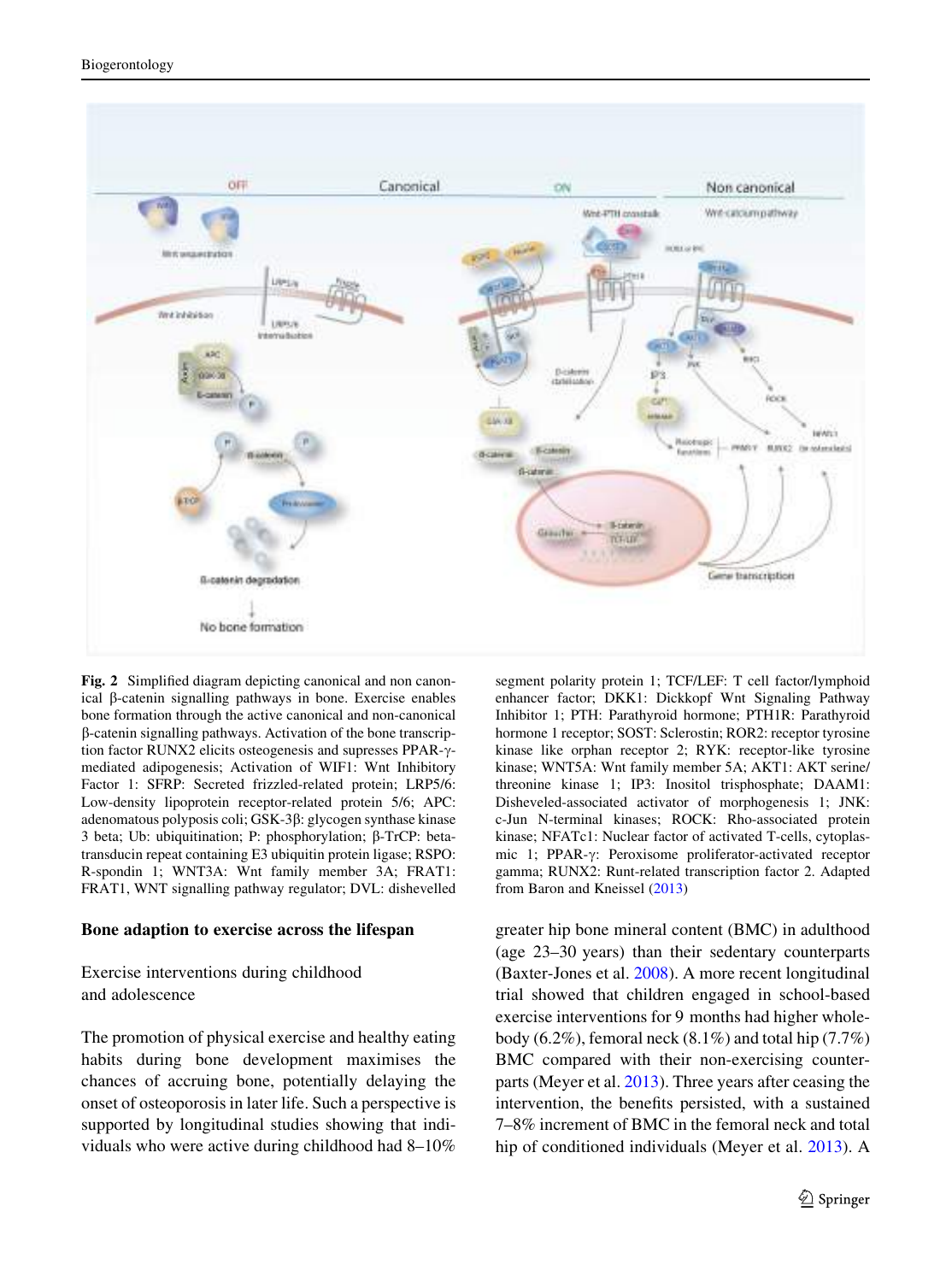cross-sectional study investigating the long-term benefits of performing upper body exercise (ball throwing) suggested that half of the benefit in bone size and one-third of the benefit in bone strength was kept throughout life (Warden et al. [2014](#page-14-0)). Tveit et al. [\(2015](#page-14-0)) conducted a cross-sectional, cohort study investigating the long-term, 30 years after retirement, effects of soccer on BMD, bone structure and fracture risk. They showed that exercise generated higher BMD's, larger bones and a lower fracture risk in former athletes after retirement (Tveit et al. [2015](#page-14-0)).

Peak bone mass (PBM) is regarded as a significant predictor of future osteoporosis and fracture risk (Specker et al. [2010](#page-14-0)). Bioinformatics' and metaanalyses calculations have estimated that a 10% increase in PBM would delay the onset of osteoporosis by 13 years (Hernandez et al. [2003](#page-12-0)) and reduce fracture risk, resulting from osteoporosis, by up to 50% in post-menopausal women (Marshall et al. [1996\)](#page-13-0). A 6.4% decrease in bone mass in childhood has been associated with a twofold increase fracture risk during adulthood (Boreham and McKay [2011](#page-11-0)). This evidence suggests that exercise interventions, spanning childhood and adolescence, are effective, even after the activity has ceased, although the timing of initiation may be important. An interesting recent study has also suggested that the age at which children first start walking might influence their bone strength in later life (Ireland et al. [2017](#page-12-0)). Ireland et al. ([2017\)](#page-12-0) examined the association betweent walking age (obtained at 2 years old) and bone outcomes determined by DXA and pQCT (between the ages of 60 and 64 years old). Later independent walking age was associated with lower height-adjusted hip, spine and distal radius BMC in men, suggesting that the ability to mechanically load the skeleton early during bone development might be important in the development of good bone health.

A systematic review addressing bone mineral changes in response to weight-bearing exercise (e.g., ball games dancing, jumping, and others) proposed that bone adaptations peak during early puberty (MacKelvie et al. [2002](#page-13-0)). More specifically, they showed that weight-bearing exercise during childhood had a positive effect on bone strength, while exercise undertaken during prepubertal and peripubertal ages caused an increment in bone mineral accrual (MacKelvie et al. [2002\)](#page-13-0). These findings were reinforced by a subsequent systematic review that analysed bone

mineral accrual in children and adolescents (Hind and Burrows [2007](#page-12-0)). Despite osteogenesis and bone anabolism being more pronounced during the peripubertal stage, the ideal modality or training regimen to optimise bone mass accrual remains to be elucidated.

## Exercise interventions during adulthood

Adults might also also benefit from bone-loading exercise, but systematic reviews and meta-analyses on the topic (Bolam et al. [2015](#page-11-0); Hamilton et al. [2010](#page-12-0); Martyn-St James and Carroll [2010](#page-13-0)) suggest that this might occur to a lesser extent than in children and adolescents (Hind and Burrows, [2007;](#page-12-0) Nogueira et al. [2014\)](#page-13-0). Nonetheless, Heinonen et al. showed that premenopausal women, aged 35–45 years, who performed a high-impact exercise regimen, consisting of jump and step training for 18-months, had progressive increases in BMD at the femoral neck (a load bearing site) when compared with inactive controls (Heinonen et al. [1996\)](#page-12-0). A meta-analysis, of randomised controlled exercise trials lasting 24 weeks, also showed improvements in femoral neck and lumbar spine BMD (Kelley et al. [2013](#page-13-0)). Bassey et al. ([1998\)](#page-11-0) examined bone accrual after a 12-month exercise training intervention in both pre- and postmenopausal women. Training consisted of vertical jumping, 6 times per week, and resulted in a 2.8% increase in femoral BMD in pre-menopausal women, whereas no improvements were shown in postmenopausal women after 12- or 18-months of training and hormone replacement therapy (Bassey et al. [1998\)](#page-11-0). The inability of post-menopausal women to accrue bone mass after high impact training was later confirmed by a 12-month randomised controlled trial on the effect of weight-bearing jumping and oral alendronate, alone or in combination, on bone mass and structure (Uusi-Rasi et al. [2003](#page-14-0)). Exercise alone or in combination with alendronate had no effect on bone mass at the femoral neck or lumbar spine (Uusi-Rasi et al. [2003\)](#page-14-0). The ''anabolic resistance'' to exercise shown in post-menopausal women likely results, at least in part, from depleted oestrogen levels (Ji and Yu [2015\)](#page-12-0). Oestrogen is a pleiotropic hormone, with a vital role in skeletal growth and bone homoeostasis, as well as in sexual dimorphism and reproduction (Weitzmann and Pacifici [2006](#page-15-0)). All bone cells have oestrogen receptors and when circulating levels of oestrogen drop, Wnt/ $\beta$ -catenin and the oestrogen ER $\beta$ /GSK-3 $\beta$ -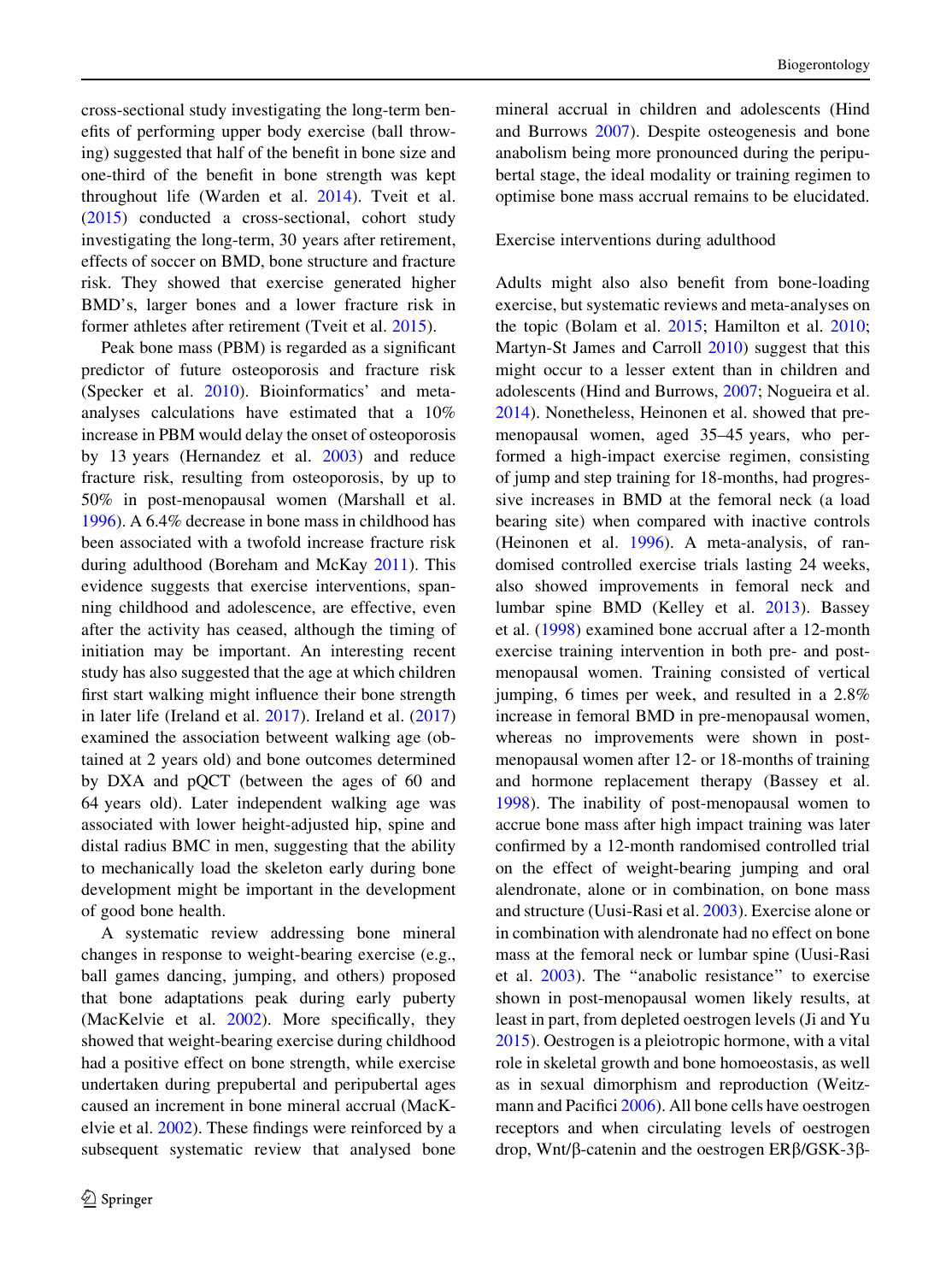dependent signalling pathways are attenuated, leading to reduced osteoblastic proliferation (Yin et al. [2015](#page-15-0)). Attenuation of these signalling pathways, with concomitant diminished osteoblastic proliferation, is thought to cause the lack of responsiveness of postmenopausal women to bone-loading exercises (Yin et al. [2015](#page-15-0)).

Although these studies have shown that osteogenic and bone anabolic effects, resulting from exercise, are less pronounced or are even negligible when coupled with oestrogen depletion, post-menopausal women are strongly advised to undertake exercise. Exercise, of the right type, might well contribute to BMD preservation, presumably by maintaining cortical and trabecular volumetric BMD (Polidoulis et al. [2011](#page-14-0)), and by contributing to bone strength by means of cortical bone thickening (Uusi-Rasi et al. [2003\)](#page-14-0). Among the exercise modalities tested in this population, walking provided modest benefits, due to the minor mechanical load exerted on the skeleton, while resistance and multi-component exercise programmes, encompassing strength, aerobic, and whole-body vibration exercises, were more effective in mitigating the loss of bone mass (Gomez-Cabello et al. [2012\)](#page-12-0).

## Exercise interventions during older age

Studies investigating exercise on bone health in older people (50s and above) are scarce. A comparative study, which enrolled men and women in their early 50s, demonstrated that after 24 weeks of moderate strength or high intensity training, men that undertook the high intensity program gained 1.9% BMD in the spine, while women did not (Maddalozzo and Snow [2000](#page-13-0)). Allison et al. [\(2015](#page-11-0)) conducted a 12-month randomised controlled trial in male participants, aged 65–80 years, who performed unilateral hopping exercise, whilst the other leg remained as an inactive control. In this trial, computer tomography (CT) and DXA measurements demonstrated that unilateral hopping caused an increase in BMC in both legs, with the trained leg depicting localised changes in the proximal femur. Cortical BMC at the trochanter increased more in the exercising than in the control leg, which is thought to be important for the structural integrity of the bone (Allison et al. [2015\)](#page-11-0). A similar training programme, carried out over 12-months in men aged 65–80 years, showed increased femoral neck BMD, BMC and geometry (Allison et al. [2013](#page-11-0)).

Exercise might contribute to bone health by augmenting bone mass and bone strength during younger age and by mitigating age-related boneloss. In practice, however, this statement might be an oversimplification, as there are undoubtedly several factors that mediate the effects of exercise on the bone. Current or previous habitual levels of exercise, exercise mode, type, intensity and duration will all have a significant influence on the magnitude of any effects on bone related outcomes. Recently, Ireland and Rittweger [\(2017\)](#page-12-0) also suggested that participation motivation might also play a partin the success or failure of exercise interventions targeted at the bone (Ireland and Rittweger [2017](#page-12-0)), which is certainly an area worthy of consideration.

Although the cellular and molecular mechanisms underpinning bone outcomes are still under investigation, the role of the Wnt/ $\beta$ -catenin signalling pathway both in bone health and as a target of anti-osteoporosis interventions is becoming increasing clear (Karasik et al. [2016;](#page-13-0) Korvala et al. [2012](#page-13-0)). It was reported that mechanical loading exerted on mesenchymal stem cells blocked adipogenic differentiation by rescuing bcatenin-FOXO mediated transcription to  $\beta$ -catenin-TCF/LEF mediated transcription (Fig. [3\)](#page-9-0) (Case et al. [2013\)](#page-11-0). This result was corroborated by an in vivo study involving mice, which demonstrated that exercise suppressed the accumulation of fat in the bone marrow (Styner et al. [2014\)](#page-14-0), except that in this case the authors hypothesised that  $\beta$ -oxidation was the underpinning mechanism. Another route by which exercise might mitigate age-related bone loss is through the prevention of osteocyte apoptosis (Fonseca et al. [2011;](#page-12-0) Mann et al. [2006](#page-13-0)). This was evidenced by research conducted with ovariectomized mice exposed to exercise activity and human bone explants exposed to mechanical tension, with both providing evidence that mechanical stimulation prevented osteocyte death (Fonseca et al. [2011;](#page-12-0) Mann et al. [2006](#page-13-0)), a fact that contributes to preservation of bone strength.

Exercise, besides supporting bone health outcomes such as BMD and bone strength, provides an antiageing effect by virtue of preventing telomere erosion (Fig. [3](#page-9-0)) (Loprinzi et al. [2015](#page-13-0)). A longitudinal study, of 6503 participants aged 20–84 years, showed that exercise interventions prevented or delayed telomere shortening, therefore exhibiting an ''age-defying'' or rejuvenating action (Loprinzi et al. [2015](#page-13-0)). This study suggested that (i) a dose–response relationship exists between exercise and reduced telomere erosion and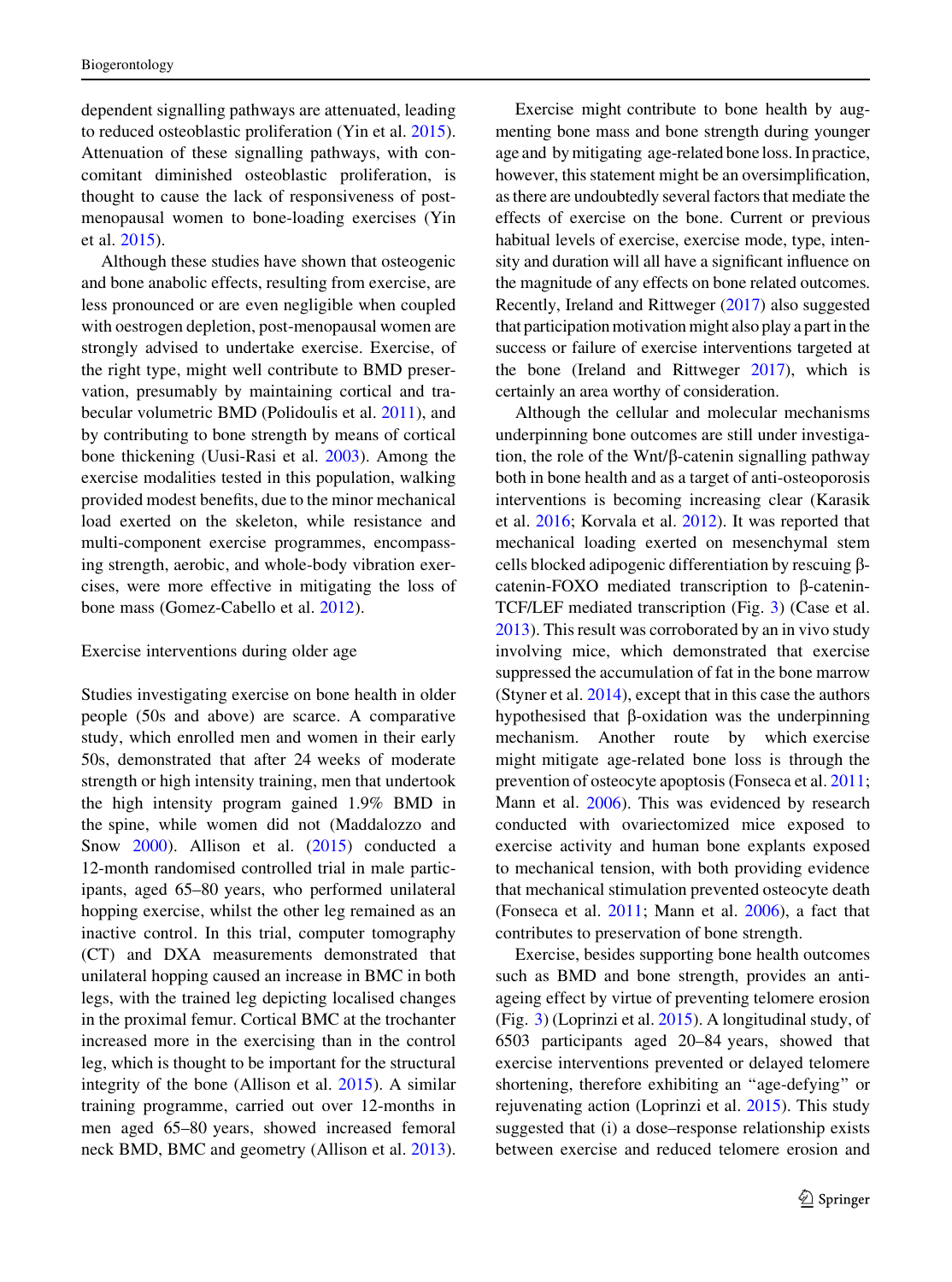<span id="page-9-0"></span>

Fig. 3 Activation of FOXO transcription signalling upon oxidative stress (left) in the context of the aged bone; Rescue of TCF/LEF transcription (a), prevention of osteocyte apoptosis

(b) and prevention of telomere erosion (c) induced by exercise potentially contribute to bone health

(ii) this relationship was significant in participants aged 40–64 years. According to this, undertaking exercise after the fourth decade of life appears to improve systemic health on account of the counterageing effect provided. This systemic effect may mitigate ageing and accordingly age-related bone loss and age-related osteoporosis. Notably, individuals with osteoporosis exhibit shorter telomeres than healthy ones (Valdes et al. [2007\)](#page-14-0), a fact that supports the notion that preventing or delaying systemic ageing is beneficial to bone health. Due to the progress of molecular biology, it is possible that bone health may also now be appraised by the assessment of telomere length given that leucocyte telomere shortening correlates with lower BMD at the lumbar spine, femoral neck and total hip (Nielsen et al. [2015](#page-14-0)).

Beside the mechanisms illustrated here, we acknowledge that exercise might contribute to bone health through other routes as, for example, changes in hormone levels or by targeting signalling pathways other than Wnt/b-catenin signalling, such as the BMP or RANK/RANKL.

Exercise is also linked with epigenetic modifications, in particular, changes in DNA methylation patterns and gene expression (Brunet and Berger [2014;](#page-11-0) Jung and Pfeifer [2015;](#page-12-0) Rönn et al. [2013](#page-14-0)). DNA methylation is an epigenetic modification typically leading to long-term gene repression, achieved by the addition of a methyl group to the five position of a cytosine ring (Cedar and Bergman [2009\)](#page-11-0). The relationship between exercise and DNA methylation was demonstrated in an epidemiological study comprising two groups; healthy volunteers and type II diabetics (Rönn et al.  $2013$ ). In this study, participants performed spinning and aerobic exercise over a 6-month period, with an average attendance of 1.8 times per week. DNA methylation changed in participants from both groups; more specifically in 7663 genes, one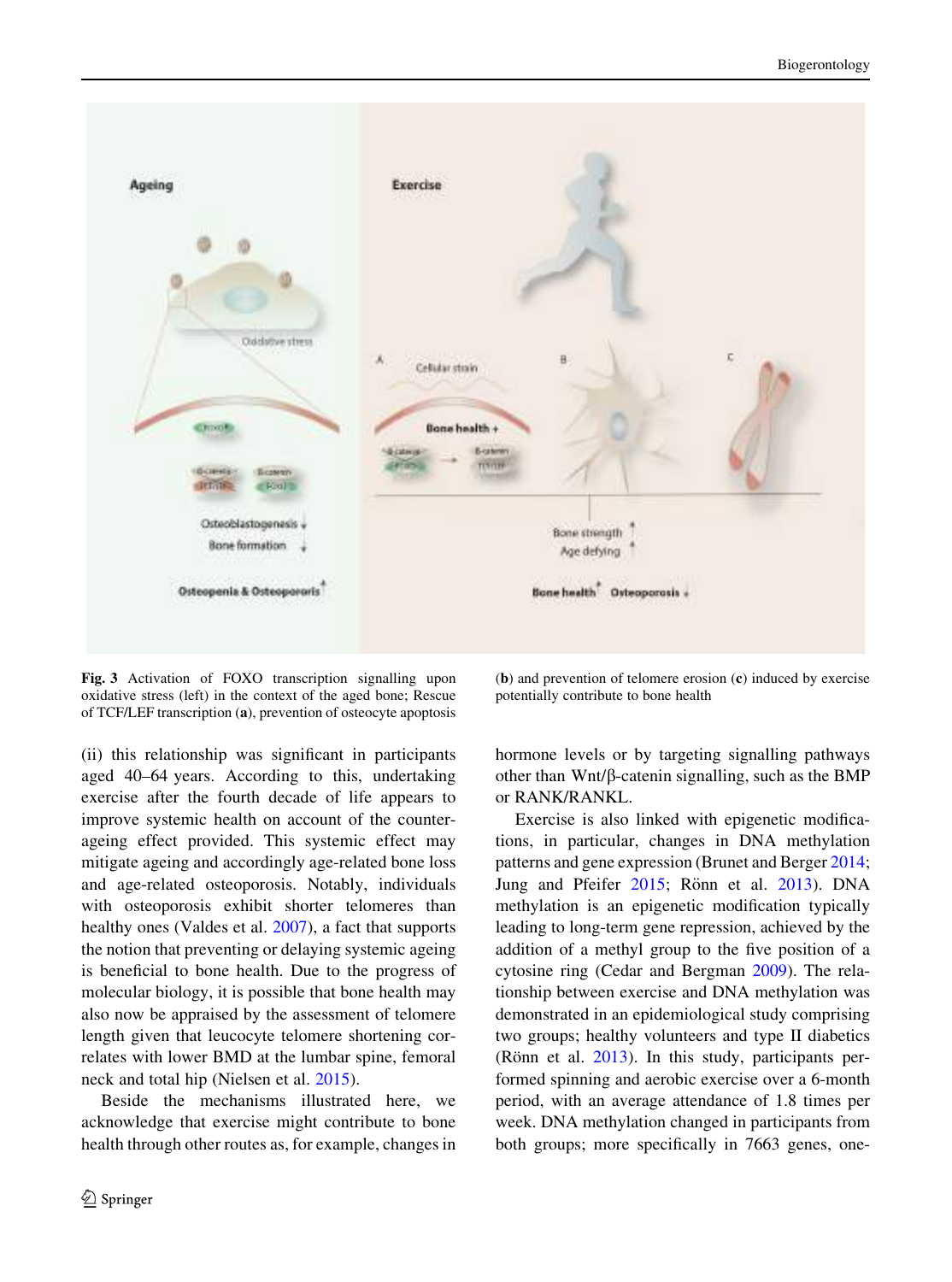third of which showed altered mRNA expression levels (Rönn et al.  $2013$ ). In another study, young sedentary participants of both sexes were exposed to acute bouts of exercise to ascertain whether acute exercise could change DNA methylation patterns. DNA was hypomethylated in skeletal muscle, in a dose-responsive fashion, with similar findings in mouse muscles 45 min after ex vivo contraction, both suggesting a putative role of exercise in epigenetic modification through DNA methylation (Barrès et al. [2012\)](#page-11-0). The causal relationship between exercise and changes in DNA methylation was further corroborated by an investigation enrolling young male and female individuals in a 3-month fully supervised one-legged exercise training programme. Here, DNA methylation patterns changed in 4919 sites across the genome of the trained leg group (Lindholm et al. [2014\)](#page-13-0). These epigenetic studies allowed identification of changes in DNA methylation patterns resulting from exercise on healthy, type II diabetic and young sedentary populations. To undertake similar studies in the older individual might reveal an age reversing epigenetic signature induced by exercise that might be utilised as a technique to asses not only bone health but also the effect of exercise in older individuals with chronic bone diseases.

### Conclusions

Osteoporosis is a bone metabolic disease that prevails in post-menopausal women. The first line of treatment relies on anti-osteoporotic drugs, particularly bisphosphonates, although this type of therapy can only be provided for a limited period of time and the benefits are transient. Exercise has the potential to provide a means of non-pharmacological intervention, with long-lasting effects that can delay the onset of osteoporosis, particularly if performed during the peripubertal stage, a time during which exerciseinduced osteogenesis and bone anabolism is more accentuated. There are no current data, however, to directly compare appropriate exercise with pharmacological interventions designed to prevent bone loss or increase bone mass. These studies are urgently required to determine the extent to which exercise may or may not be able to provide a sole (highly unlikely) or adjunct therapeutic intervention against osteoporosis.

Exercise might be recommended following the menopause to mitigate the age- and menopausalrelated loss of bone and to strengthen cortical bone. During growth and development PBM should be maximised, with exercise potentially providing a means to help achieve this. During middle- and older-age, weight-bearing exercises should be performed to maintain bone mass and increase bone strength. It remains largely unknown, however, what the best type of exercise is in terms of mode, type, intensity and duration to maximise bone responses. It is likely that any exercise would need to be highintensity, high-impact, multidirectional and possibly unaccustomed in order to optimise osteogenic responses, but this approach might not be suitable for all.

| Glossary |  |
|----------|--|
|----------|--|

|                                        | Acronym    | Definition                                                                                                                                                                                                                                                 |
|----------------------------------------|------------|------------------------------------------------------------------------------------------------------------------------------------------------------------------------------------------------------------------------------------------------------------|
| Dual-energy<br>X-ray<br>absorptiometry | <b>DXA</b> | Standard methods to measure<br>BMD. Two X-ray beams with<br>different energy levels are<br>conveyed to the patient's<br>bone. After subtracting the<br>signal from soft tissue, the<br>obtained absorption values<br>allow to estimate bone BMD            |
| Computed<br>tomography                 | CT         | Imagining technique that<br>allows obtaining detailed<br>scans of areas inside the body                                                                                                                                                                    |
| Bone mineral<br>density                | <b>BMD</b> | Refers to the amount of mineral<br>matter per square centimetre<br>of bone. BMD is utilised as<br>predictor of osteoporosis and<br>fracture risk. Parameter<br>utilised to estimate bone<br>strength                                                       |
| Aerial bone<br>mineral density         | aBMD       | It is a reasonable estimate of<br>BMC and bone strength, not<br>an accurate measurement of<br>true bone mineral density,<br>which is mass divided by<br>volume. Parameter utilised to<br>estimate bone strength                                            |
| Bone mineral<br>content                | <b>BMC</b> | Estimated by DXA, these<br>measurements reflect BMD at<br>specific body parts, spine, hip,<br>wrist, femur or other selected<br>part of the skeleton. The<br>values obtained are divided<br>by the surface area of the bone<br>being measure to create BMD |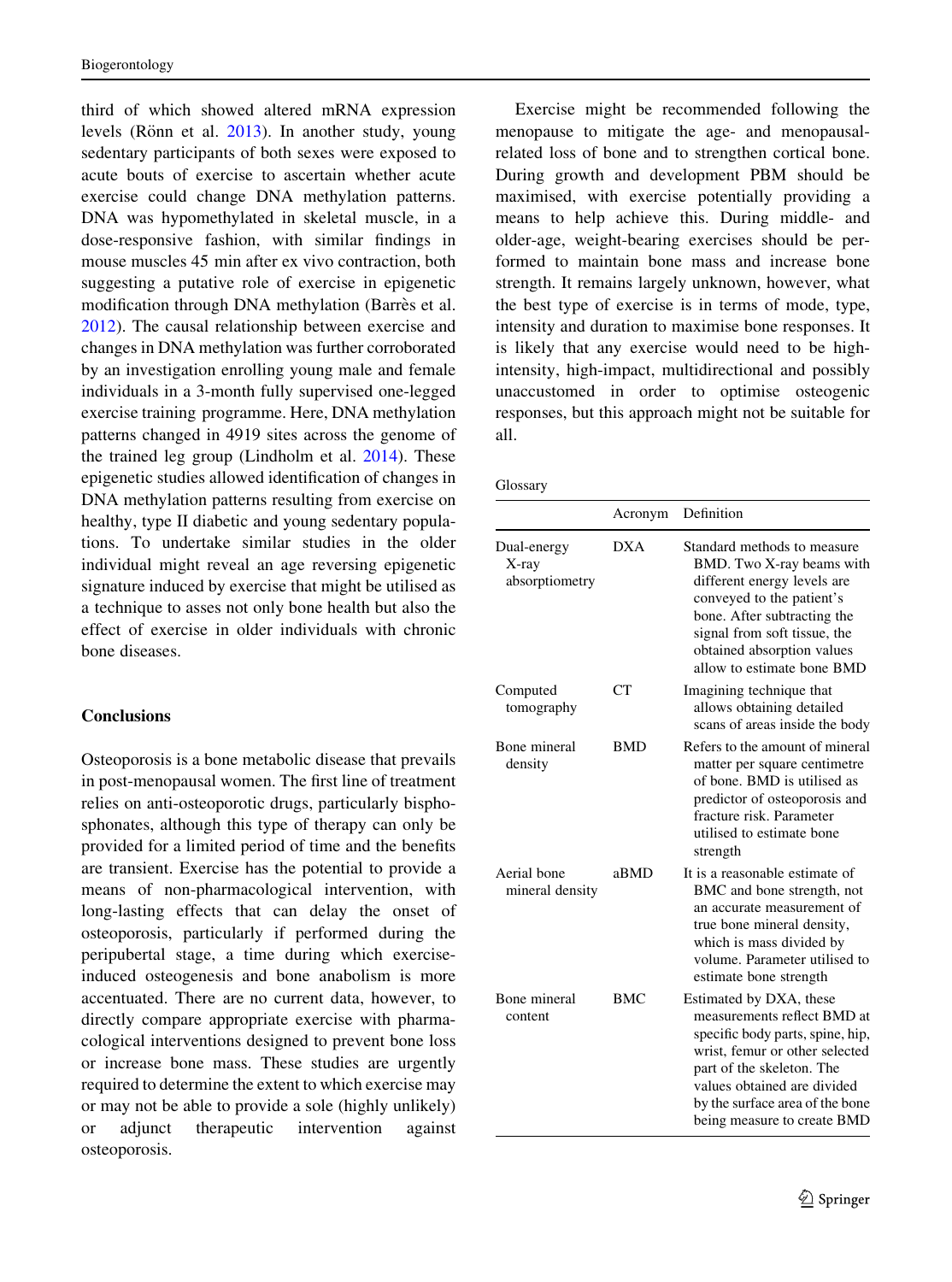| Bakker AD, Soejima K, Klein-Nulend J |
|--------------------------------------|
| production of nitric oxide and pr    |

<span id="page-11-0"></span>

|                              | Acronym | Definition                                                                                                                                                                                                                          |
|------------------------------|---------|-------------------------------------------------------------------------------------------------------------------------------------------------------------------------------------------------------------------------------------|
| Peak bone mass               | PBM     | Amount of bone gained by the<br>time a stable skeletal state has<br>been attained. At a population<br>level, peak bone mass reflects<br>the maximum bone mass<br>attained across the lifespan. It<br>is a predictor of osteoporosis |
| Volumetric peak<br>bone mass | vPBM    | Refers the amount of peak bone<br>mineral content per cubic<br>centimetre of bone                                                                                                                                                   |

Open Access This article is distributed under the terms of the Creative Commons Attribution 4.0 International License ([http://creativecommons.org/](http://creativecommons.org/licenses/by/4.0/) [licenses/by/4.0/](http://creativecommons.org/licenses/by/4.0/)), which permits unrestricted use, distribution, and reproduction in any medium, provided you give appropriate credit to the original author(s) and the source, provide a link to the Creative Commons license, and indicate if changes were made.

## References

- Allison SJ, Folland JP, Rennie WJ, Summers GD, Brooke-Wavell K (2013) High impact exercise increased femoral neck bone mineral density in older men: a randomised unilateral intervention. Bone 53(2):321–328. doi[:10.1016/](http://dx.doi.org/10.1016/j.bone.2012.12.045) [j.bone.2012.12.045](http://dx.doi.org/10.1016/j.bone.2012.12.045)
- Allison SJ, Poole KES, Treece GM, Gee AH, Tonkin C, Rennie WJ, Brooke-Wavell K (2015) The influence of high-impact exercise on cortical and trabecular bone mineral content and 3D distribution across the proximal femur in older men: a randomized controlled unilateral intervention. J Bone Miner Res 30(9):1709–1716. doi:[10.](http://dx.doi.org/10.1002/jbmr.2499) [1002/jbmr.2499](http://dx.doi.org/10.1002/jbmr.2499)
- Almeida M, Iyer S, Martin-Millan M, Bartell SM, Han L, Ambrogini E, Manolagas SC (2013) Estrogen receptoralpha signaling in osteoblast progenitors stimulates cortical bone accrual. J Clin Investig 123(1):394–404. doi:[10.](http://dx.doi.org/10.1172/JCI65910) [1172/JCI65910](http://dx.doi.org/10.1172/JCI65910)
- Ambrogini E, Almeida M, Martin-Millan M, Paik J, DePinho RA, Han L, Manolagas SC (2010) FoxO-mediated defense against oxidative stress in osteoblasts is indispensable for skeletal homeostasis in mice. Cell Metab 11(2):136–146. doi[:10.1016/j.cmet.2009.12.009](http://dx.doi.org/10.1016/j.cmet.2009.12.009)
- Bailey AJ, Knott L (1999) Molecular changes in bone collagen in osteoporosis and osteoarthritis in the elderly. Exp Gerontol. doi[:10.1016/S0531-5565\(99\)00016-9](http://dx.doi.org/10.1016/S0531-5565(99)00016-9)
- Baker DJ, Childs BG, Durik M, Wijers ME, Sieben CJ, Zhong J, Pezeshki A (2016) Naturally occurring p16Ink4a-positive cells shorten healthy lifespan. Nature 530(7589):184–189

Biogerontology

, Burger EH (2001) The

- rostaglandin E2 by primary bone cells is shear stress dependent. J Biomech. doi[:10.1016/S0021-9290\(00\)00231-1](http://dx.doi.org/10.1016/S0021-9290(00)00231-1) Baron R, Kneissel M (2013) WNT signaling in bone home-
- ostasis and disease: from human mutations to treatments. Nat Med 19:179–192
- Barrès R, Yan J, Egan B, Treebak J, Rasmussen M, Fritz T, Zierath J (2012) Acute exercise remodels promoter methylation in human skeletal muscle. Cell Metab 15(3):405–411. doi[:10.1016/j.cmet.2012.01.001](http://dx.doi.org/10.1016/j.cmet.2012.01.001)
- Bassey E, Rothwell M, Littlewood J, Pye D (1998) Pre-and postmenopausal women have different bone mineral density responses to the same high-impact exercise. J Bone Miner Res 13(12):1805–1813
- Baxter-Jones ADG, Kontulainen SA, Faulkner RA, Bailey DA (2008) A longitudinal study of the relationship of physical activity to bone mineral accrual from adolescence to young adulthood. Bone 43(6):1101–1107. doi:[10.1016/j.](http://dx.doi.org/10.1016/j.bone.2008.07.245) [bone.2008.07.245](http://dx.doi.org/10.1016/j.bone.2008.07.245)
- Boivin GY, Chavassieux PM, Santora AC, Yates J, Meunier PJ (2000) Alendronate increases bone strength by increasing the mean degree of mineralization of bone tissue in osteoporotic women. Bone. doi:[10.1016/S8756-](http://dx.doi.org/10.1016/S8756-3282(00)00376-8) [3282\(00\)00376-8](http://dx.doi.org/10.1016/S8756-3282(00)00376-8)
- Bolam KA, Skinner TL, Jenkins DG, Galvão DA, Taaffe DR (2015) The osteogenic effect of impact-loading and resistance exercise on bone mineral density in middleaged and older men: a pilot study. Gerontology 62:22–32
- Boreham CAG, McKay HA (2011) Physical activity in childhood and bone health. Br J Sports Med 45(11):877–879. doi[:10.1136/bjsports-2011-090188](http://dx.doi.org/10.1136/bjsports-2011-090188)
- Boskey AL (2013) Bone composition: relationship to bone fragility and antiosteoporotic drug effects. BoneKEy Rep 2:447
- Boskey AL, Coleman R (2010) Aging and bone. J Dent Res 89(12):1333–1348. doi[:10.1177/0022034510377791](http://dx.doi.org/10.1177/0022034510377791)
- British Orthopaedic Association (2007) The care of patients with fragility fractures Blue Book. British Orthopaedic Association, London
- Brotto M, Bonewald L (2015) Bone and muscle: interactions beyond mechanical. Bone. doi:[10.1016/j.bone.2015.02.](http://dx.doi.org/10.1016/j.bone.2015.02.010) [010](http://dx.doi.org/10.1016/j.bone.2015.02.010)
- Brunet A, Berger SL (2014) Epigenetics of aging and agingrelated disease. J Gerontol A 69(Suppl 1):S17–S20. doi[:10.1093/gerona/glu042](http://dx.doi.org/10.1093/gerona/glu042)
- Burge RT, Worley D, Johansen A, Bhattacharyya S, Bose U (2001) The cost of osteoporotic fractures in the UK: projections for 2000–2020. J Med Econ 4(1–4):51–62
- Burr DB (1997) Muscle strength, bone mass, and Age-Related bone loss. J Bone Miner Res 12(10):1547–1551
- Burr DB, Milgrom C, Fyhrie D, Forwood M, Nyska M, Finestone A, Simkin A (1996) In vivo measurement of human tibial strains during vigorous activity. Bone 18(5):405–410
- Case N, Thomas J, Xie Z, Sen B, Styner M, Rowe D, Rubin J (2013) Mechanical input restrains  $PPAR\gamma2$  expression and action to preserve mesenchymal stem cell multipotentiality. Bone. doi[:10.1016/j.bone.2012.08.122](http://dx.doi.org/10.1016/j.bone.2012.08.122)
- Cedar H, Bergman Y (2009) Linking DNA methylation and histone modification: patterns and paradigms. Nat Rev Genet 10(5):295–304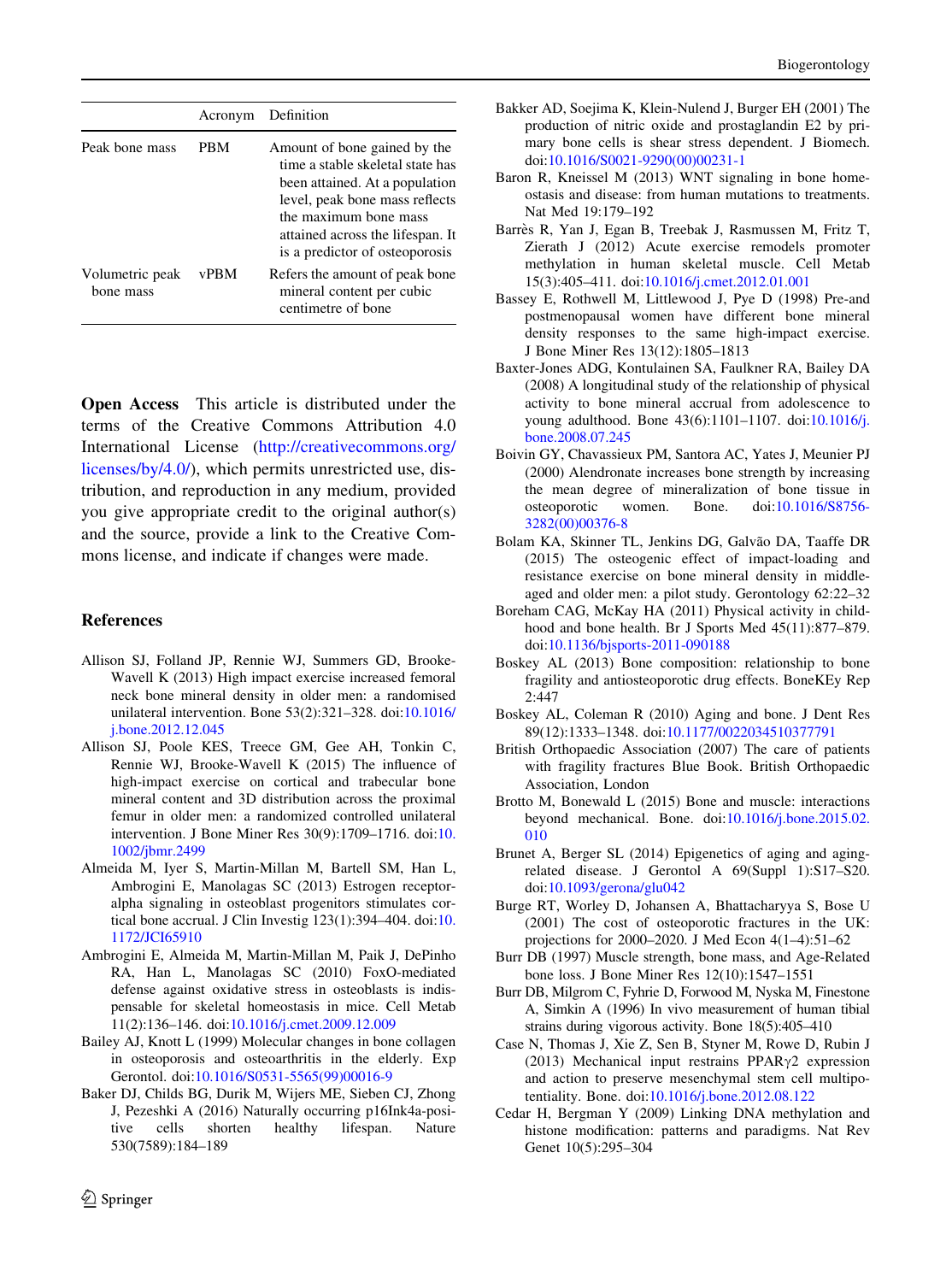- <span id="page-12-0"></span>Chang G, Regatte R, Schweitzer M (2009) Olympic fencers: adaptations in cortical and trabecular bone determined by quantitative computed tomography. Osteoporos Int 20(5):779–785
- Childs BG, Durik M, Baker DJ, Van Deursen JM (2015) Cellular senescence in aging and age-related disease: from mechanisms to therapy. Nat Med 21(12):1424–1435
- Demontiero O, Vidal C, Duque G (2012) Aging and bone loss: new insights for the clinician. Ther Adv Musculoskelet Dis 4(2):61–76
- Fonseca H, Moreira-Gonçalves D, Esteves JLS, Viriato N, Vaz M, Mota MP, Duarte JA (2011) Voluntary exercise has long-term in vivo protective effects on osteocyte viability and bone strength following ovariectomy. Calcif Tissue Int 88(6):443
- Gardinier JD, Al-Omaishi S, Morris MD, Kohn DH (2016) PTH signaling mediates perilacunar remodeling during exercise. Matrix Biol 52–54:162–175. doi:[10.1016/j.](http://dx.doi.org/10.1016/j.matbio.2016.02.010) [matbio.2016.02.010](http://dx.doi.org/10.1016/j.matbio.2016.02.010)
- Gardner JP, Li S, Srinivasan SR (2005) Rise in insulin resistance is associated with escalated telomere attrition. Circulation 111:2171–2177
- Gaur T, Lengner CJ, Hovhannisyan H, Bhat RA, Bodine PVN, Komm BS, Lian JB (2005) Canonical WNT signaling promotes osteogenesis by directly stimulating Runx2 gene expression. J Biol Chem 280(39):33132–33140. doi:[10.](http://dx.doi.org/10.1074/jbc.M500608200) [1074/jbc.M500608200](http://dx.doi.org/10.1074/jbc.M500608200)
- Gheno R, Cepparo JM, Rosca CE, Cotten A (2012) Musculoskeletal disorders in the elderly. J Clin Imaging Sci. doi[:10.4103/2156-7514.99151](http://dx.doi.org/10.4103/2156-7514.99151)
- Gomez-Cabello A, Ara I, González-Agüero A, Casajus J, Vicente-Rodriguez G (2012) Effects of training on bone mass in older adults. Sports Med 42(4):301–325
- Goodman CA, Hornberger TA, Robling AG (2015) Bone and skeletal muscle: key players in mechanotransduction and potential overlapping mechanisms. Bone 80:24–36
- Govindaraju D, Atzmon G, Barzilai N (2015) Genetics, lifestyle and longevity: lessons from centenarians. Appl Transl Genomics 4:23–32. doi[:10.1016/j.atg.2015.01.001](http://dx.doi.org/10.1016/j.atg.2015.01.001)
- Gozansky W, Van Pelt R, Jankowski C, Schwartz R, Kohrt W (2005) Protection of bone mass by estrogens and raloxifene during exercise-induced weight loss. J Clin Endocrinol Metab 90(1):52–59
- Guilluy C, Osborne LD, Landeghem LV et al (2014) Isolated nuclei adapt to force and reveal a mechanotransduction pathway in the nucleus. Nat Cell Biol 16:376–381
- Haapasalo H, Kontulainen S, Sievanen H, Kannus P, Jarvinen M, Vuori I (2000) Exercise-induced bone gain is due to enlargement in bone size without a change in volumetric bone density: a peripheral quantitative computed tomography study of the upper arms of male tennis players. Bone 27(3):351–357. doi:[10.1016/S8756-3282\(00\)00331-](http://dx.doi.org/10.1016/S8756-3282(00)00331-8) [8](http://dx.doi.org/10.1016/S8756-3282(00)00331-8)
- Hamilton CJ, Swan VJD, Jamal SA (2010) The effects of exercise and physical activity participation on bone mass and geometry in postmenopausal women: a systematic review of pQCT studies. Osteoporos Int 21:11–23
- Hanley D, Adachi J, Bell A, Brown V (2012) Denosumab: mechanism of action and clinical outcomes. Int J Clin Pract 66(12):1139–1146
- Heinonen A, Kannus P, Sievänen H, Oja P, Pasanen M, Rinne M, Vuori I (1996) Randomised controlled trial of effect of high-impact exercise on selected risk factors for osteoporotic fractures. Lancet 348(9038):1343–1347. doi:[10.](http://dx.doi.org/10.1016/S0140-6736(96)04214-6) [1016/S0140-6736\(96\)04214-6](http://dx.doi.org/10.1016/S0140-6736(96)04214-6)
- Hendrickx G, Boudin E, Van Hul W (2015) A look behind the scenes: the risk and pathogenesis of primary osteoporosis. Nat Rev Rheumatol 11(8):462–474
- Henry YM, Fatayerji D, Eastell R (2004) Attainment of peak bone mass at the lumbar spine, femoral neck and radius in men and women: relative contributions of bone size and volumetric bone mineral density. Osteoporos Int 15:263–273
- Hernandez CJ, Beaupré GS, Carter DR (2003) A theoretical analysis of the relative influences of peak BMD, age-related bone loss and menopause on the development of osteoporosis. Osteoporos Int 14:843–847
- Hernlund E, Svedbom A, Ivergård M et al (2013) Osteoporosis in the european union: medical management, epidemiology and economic burden. Arch Osteoporos 8:1–136
- Hind K, Burrows M (2007) Weight-bearing exercise and bone mineral accrual in children and adolescents: a review of controlled trials. Bone 40(1):14–27. doi[:10.1016/j.bone.](http://dx.doi.org/10.1016/j.bone.2006.07.006) [2006.07.006](http://dx.doi.org/10.1016/j.bone.2006.07.006)
- Hofbauer LC, Khosla S, Dunstan CR, Lacey DL, Spelsberg TC, Riggs BL (1999) Estrogen stimulates gene expression and protein production of osteoprotegerin in human osteoblastic cells. Endocrinology 140(9):4367–4370. doi[:10.1210/endo.140.9.7131](http://dx.doi.org/10.1210/endo.140.9.7131)
- Howe TE, Shea B, Dawson LJ, Downie F, Murray A, Ross C, Creed G (2011) Exercise for preventing and treating osteoporosis in postmenopausal women. Cochrane Database Syst Rev. doi[:10.1002/14651858.CD000333.pub2](http://dx.doi.org/10.1002/14651858.CD000333.pub2)
- Hughes DE, Dai A, Tiffee JC, Li HH, Mundy GR, Boyce BF (1996) Estrogen promotes apoptosis of murine osteoclasts mediated by TGF-beta. Nat Med 2(10):1132–1136
- Ireland A, Rittweger J (2017) Exercise for osteoporosis: how to navigate between overeagerness and defeatism. J Musculoskelet Neuronal Interact 17(3):155–161
- Ireland A, Maden-Wilkinson T, McPhee J, Cooke K, Narici M, Degens H, Rittweger J (2013) Upper limb muscle-bone asymmetries and bone adaptation in elite youth tennis players. Med Sci Sports Exerc 45(9):1749–1758. doi:[10.](http://dx.doi.org/10.1249/MSS.0b013e31828f882f) [1249/MSS.0b013e31828f882f](http://dx.doi.org/10.1249/MSS.0b013e31828f882f)
- Ireland A, Muthuri S, Rittweger J, Adams JE, Ward KA, Kuh D, Cooper R (2017) Later age at onset of independent walking is associated with lower bone strength at fractureprone sites in older men. J Bone Miner Res 32(6):1209–1217. doi:[10.1002/jbmr.3099](http://dx.doi.org/10.1002/jbmr.3099)
- Jha S, Wang Z, Laucis N, Bhattacharyya T (2015) Trends in media reports, oral bisphosphonate prescriptions, and hip fractures 1996–2012: an ecological analysis. J Bone Miner Res 30(12):2179-2187. doi[:10.1002/jbmr.2565](http://dx.doi.org/10.1002/jbmr.2565)
- Ji M, Yu Q (2015) Primary osteoporosis in postmenopausal women. Chronic Dis Transl Med 1(1):9–13. doi[:10.1016/](http://dx.doi.org/10.1016/j.cdtm.2015.02.006) [j.cdtm.2015.02.006](http://dx.doi.org/10.1016/j.cdtm.2015.02.006)
- Judex S, Gupta S, Rubin C (2009) Regulation of mechanical signals in bone. Orthod Craniofac Res 12(2):94–104. doi[:10.1111/j.1601-6343.2009.01442.x](http://dx.doi.org/10.1111/j.1601-6343.2009.01442.x)
- Jung M, Pfeifer G (2015) Aging and DNA methylation. BMC Biol 13:1–8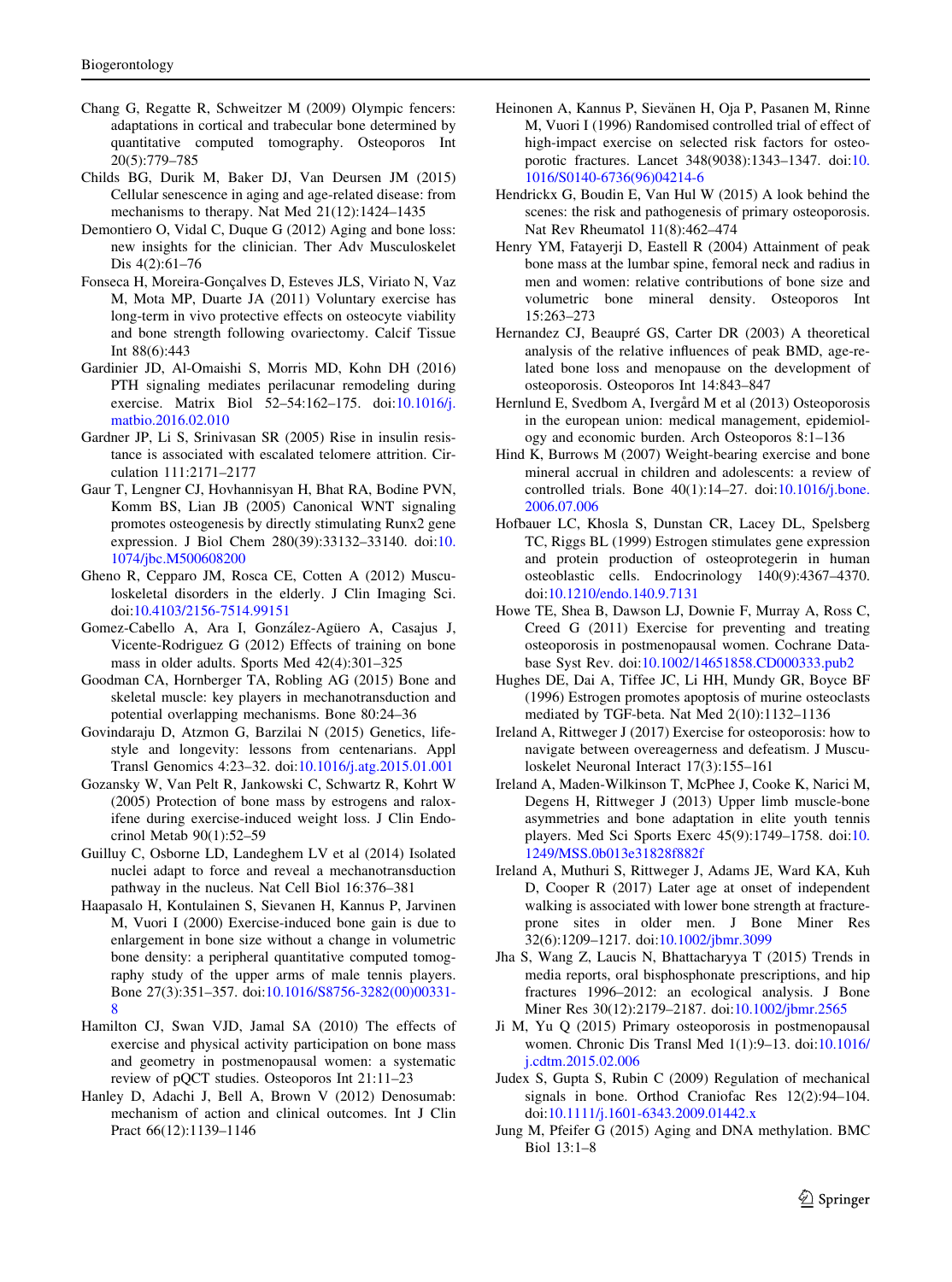- <span id="page-13-0"></span>Justesen J, Stenderup K, Ebbesen E, Mosekilde L, Steiniche T, Kassem M (2001) Adipocyte tissue volume in bone marrow is increased with aging and in patients with osteoporosis. Biogerontology 2(3):165–171
- Karasik D, Rivadeneira F, Johnson ML (2016) The genetics of bone mass and susceptibility to bone diseases. Nat Rev Rheumatol 12:323–334
- Kelley GA, Kelley KS, Kohrt WM (2013) Exercise and bone mineral density in premenopausal women: a meta-analysis of randomized controlled trials. Int J Endocrinol 2013:741639. doi:[10.1155/2013/741639](http://dx.doi.org/10.1155/2013/741639)
- Klein-Nulend J, Bakker AD (2007) Osteocytes: mechanosensors of bone and orchestrators of mechanical adaptation. Clin Rev Bone Miner Metab 5(4):195–209
- Klop C, van Staa TP, Cooper C, Harvey NC, de Vries F (2017) The epidemiology of mortality after fracture in england: variation by age, sex, time, geographic location, and ethnicity. Osteoporos Int 28:161–167
- Kobayashi K, Nojiri H, Saita Y et al (2015) Mitochondrial superoxide in osteocytes perturbs canalicular networks in the setting of age-related osteoporosis. Sci Rep 5(9148):1–11
- Korvala J, Jüppner H, Mäkitie O, Sochett E, Schnabel D, Mora S, Cole WG (2012) Mutations in LRP5 cause primary osteoporosis without features of OI by reducing wnt signaling activity. BMC Med Genet 13(1):26
- Krishnan V, Bryant HU, Macdougald OA (2006) Regulation of bone mass by wnt signaling. J Clin Investig 116(5):1202–1209. doi[:10.1172/JCI28551](http://dx.doi.org/10.1172/JCI28551)
- Kryston TB, Georgiev AB, Pissis P, Georgakilas AG (2011) Role of oxidative stress and DNA damage in human carcinogenesis. Mutat Res 711(1–2):193–201. doi:[10.](http://dx.doi.org/10.1016/j.mrfmmm.2010.12.016) [1016/j.mrfmmm.2010.12.016](http://dx.doi.org/10.1016/j.mrfmmm.2010.12.016)
- Lindholm ME, Marabita F, Gomez-Cabrero D, Rundqvist H, Ekström T, Tegnér J, Sundberg CJ (2014) An integrative analysis reveals coordinated reprogramming of the epigenome and the transcriptome in human skeletal muscle after training. Epigenetics 9(12):1557–1569. doi[:10.4161/](http://dx.doi.org/10.4161/15592294.2014.982445) [15592294.2014.982445](http://dx.doi.org/10.4161/15592294.2014.982445)
- Lindsay R, Krege J, Jin L, Stepan J (2016) Teriparatide for osteoporosis: importance of the full course. Osteoporos Int 27:2395–2410
- Lips P, Hosking D, Lippuner K, Norquist JM, Wehren L, Maalouf G, Chandler J (2006) The prevalence of vitamin D inadequacy amongst women with osteoporosis: an international epidemiological investigation. J Intern Med 260(3):245–254. doi:[10.1111/j.1365-2796.2006.01685.x](http://dx.doi.org/10.1111/j.1365-2796.2006.01685.x)
- Liu-Ambrose TY, Khan KM, Eng JJ, Heinonen A, McKay HA (2004) Both resistance and agility training increase cortical bone density in 75-to 85-year-old women with low bone mass: a 6-month randomized controlled trial. J Clin Densitom 7(4):390–398
- López-Otín C, Blasco MA, Partridge L, Serrano M, Kroemer G (2013) The hallmarks of aging. Cell 153(6):1194–1217. doi[:10.1016/j.cell.2013.05.039](http://dx.doi.org/10.1016/j.cell.2013.05.039)
- Loprinzi PD et al (2015) Movement-based behaviors and leukocyte telomere length among US adults. Med Sci Sports Exerc 47:2347–2352
- Lu B, Chen H, Lu H (2012) The relationship between apoptosis and aging. Adv Biosci Biotechnol 3:705–711
- Lundberg P, Lundgren I, Mukohyama H, Lehenkari PP, Horton MA, Lerner UH (2001) Vasoactive intestinal peptide (VIP)/pituitary adenylate cyclase-activating peptide receptor subtypes in mouse calvarial osteoblasts: presence of VIP-2 receptors and differentiation-induced expression of VIP-1 receptors. Endocrinology 142(1):339–347. doi[:10.1210/endo.142.1.7912](http://dx.doi.org/10.1210/endo.142.1.7912)
- MacKelvie KJ, Khan KM, McKay HA (2002) Is there a critical period for bone response to weight-bearing exercise in children and adolescents? A systematic review. Br J Sports Med 36(4):250–257 ; discussion 257
- Maddalozzo G, Snow C (2000) High intensity resistance training: effects on bone in older men and women. Calcif Tissue Int 66:399–404
- Mann V, Huber C, Kogianni G, Jones D, Noble B (2006) The influence of mechanical stimulation on osteocyte apoptosis and bone viability in human trabecular bone. J Musculoskelet Neuronal Interact 6(4):408–417
- Manolagas SC (2010) From estrogen-centric to aging and oxidative stress: a revised perspective of the pathogenesis of osteoporosis. Endocr Rev 31:266–300
- Manolagas SC, Parfitt AM (2010) What old means to bone. Trends Endocrinol Metab 21(6):369–374
- Marcu F, Bogdan F, Mutiu G, Lazar L (2011) The histopathological study of osteoporosis. Rom J Morphol Embryol 52(1):321–325
- Marie PJ (2007) Strontium ranelate: new insights into its dual mode of action. Bone 40(5, Supplement 1):S5–S8. doi:[10.](http://dx.doi.org/10.1016/j.bone.2007.02.003) [1016/j.bone.2007.02.003](http://dx.doi.org/10.1016/j.bone.2007.02.003)
- Marshall D, Johnell O, Wedel H (1996) Meta-analysis of how well measures of bone mineral density predict occurrence of osteoporotic fractures. BMJ (Clin Res Ed) 312(7041):1254–1259
- Martin George M, Junko Oshima (2010) Lessons from human progeroid syndromes. Nature 408:263–266
- Martyn-St JM, Carroll S (2010) Effects of different impact exercise modalities on bone mineral density in premenopausal women: a meta-analysis. J Bone Miner Metab 28(3):251–267
- McCalden RW, McGeough JA, Barker MB, Court-Brown CM (1993) Age-related changes in the tensile properties of cortical bone. The relative importance of changes in porosity, mineralization, and microstructure. J Bone Joint Surg 75(8):1193–1205
- Meyer U, Ernst D, Zahner L, Schindler C, Puder JJ, Kraenzlin M, Kriemler S (2013) 3-year follow-up results of bone mineral content and density after a school-based physical activity randomized intervention trial. Bone 55(1):16–22. doi[:10.1016/j.bone.2013.03.005](http://dx.doi.org/10.1016/j.bone.2013.03.005)
- Milgrom C, Finestone A, Simkin A, Ekenman I, Mendelson S, Millgram M et al (2000) In-vivo strain measurements to evaluate the strengthening potential of exercises on the tibial bone. J Bone Joint Surg 82(4):591–594
- Moustafa AA (2014) Motor and cognitive changes in normal aging. Front Aging Neurosci 6(331):1–3
- Nogueira RC, Weeks BK, Beck BR (2014) Exercise to improve pediatric bone and fat: a systematic review and metaanalysis. Med Sci Sports Exerc 46:610–621
- Neer RM, Arnaud CD, Zanchetta JR, Prince R, Gaich GA, Reginster J, Mitlak BH (2001) Effect of parathyroid hormone (1-34) on fractures and bone mineral density in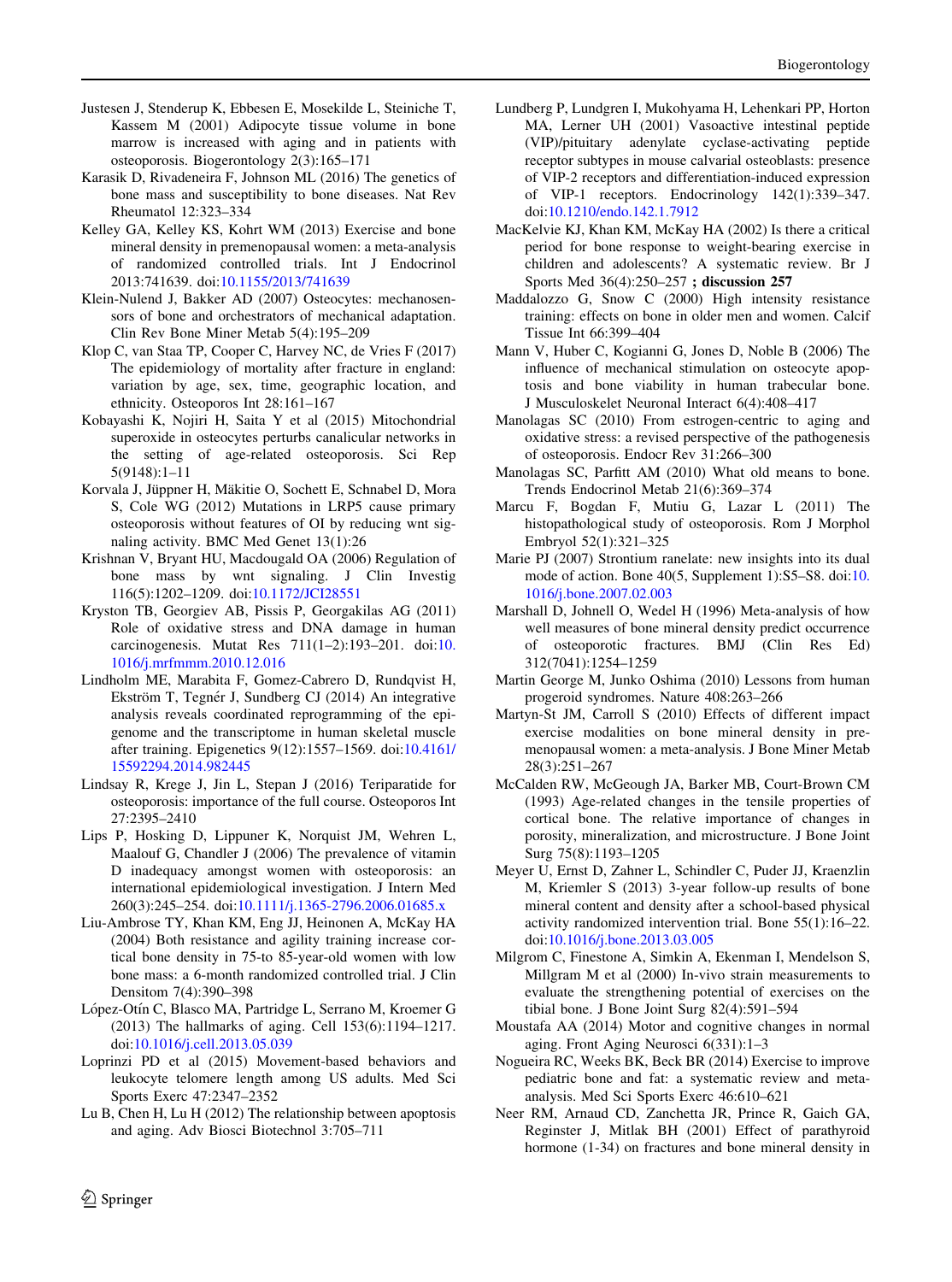<span id="page-14-0"></span>postmenopausal women with osteoporosis. N Engl J Med 344(19):1434–1441. doi[:10.1056/](http://dx.doi.org/10.1056/NEJM200105103441904) [NEJM200105103441904](http://dx.doi.org/10.1056/NEJM200105103441904)

- Niccoli T, Partridge L (2012) Ageing as a risk factor for disease. Curr Biol 22(17):R741–R752. doi[:10.1016/j.cub.](http://dx.doi.org/10.1016/j.cub.2012.07.024) [2012.07.024](http://dx.doi.org/10.1016/j.cub.2012.07.024)
- NICE (2012) Osteoporosis: assessing the risk of fragility fracture. NICE, London
- Nielsen BR, Linneberg A, Bendix L, Harboe M, Christensen K, Schwarz P (2015) Association between leukocyte telomere length and bone mineral density in women 25–93 years of age. Exp Gerontol 66:25–31. doi[:10.1016/](http://dx.doi.org/10.1016/j.exger.2015.04.004) [j.exger.2015.04.004](http://dx.doi.org/10.1016/j.exger.2015.04.004)
- Panula J, Pihlajamäki H, Mattila VM, Jaatinen P, Vahlberg T, Aarnio P, Kivelä S (2011) Mortality and cause of death in hip fracture patients aged 65 or older-a population-based study. BMC Musculoskelet Disord 12(1):1
- Pazianas M (2015) Anabolic effects of PTH and the 'anabolic window'. Trends Endocrinol Metab 26(3):111-113. doi[:10.1016/j.tem.2015.01.004](http://dx.doi.org/10.1016/j.tem.2015.01.004)
- Polidoulis I, Beyene J, Cheung AM (2011) The effect of exercise on pQCT parameters of bone structure and strength in postmenopausal women—a systematic review and meta-analysis of randomized controlled trials. Osteoporos Int 23:39–51
- Quarles LD (2012) Role of FGF23 in vitamin D and phosphate metabolism: implications in chronic kidney disease. Exp Cell Res 318(9):1040–1048. doi[:10.1016/j.yexcr.2012.02.](http://dx.doi.org/10.1016/j.yexcr.2012.02.027) [027](http://dx.doi.org/10.1016/j.yexcr.2012.02.027)
- Recker RR, Davies KM, Hinders SM et al (1992) Bone gain in young adult women. JAMA 268:2403–2408
- Regard JB, Zhong Z, Williams BO, Yang Y (2012) Wnt signaling in bone development and disease: making stronger bone with wnts. Cold Spring Harbor Perspect Biol. doi:[10.](http://dx.doi.org/10.1101/cshperspect.a007997) [1101/cshperspect.a007997](http://dx.doi.org/10.1101/cshperspect.a007997)
- Riggs BL, Melton LJ, Robb RA, Camp JJ, Atkinson EJ, Peterson JM, Khosla S (2004) Population-based study of age and sex differences in bone volumetric density, size, geometry, and structure at different skeletal sites. J Bone Miner Res 19(12):1945–1954. doi[:10.1359/jbmr.040916](http://dx.doi.org/10.1359/jbmr.040916)
- Ritschka B, Storer M, Mas A, Heinzmann F, Ortells MC, Morton JP, Keyes WM (2017) The senescence-associated secretory phenotype induces cellular plasticity and tissue regeneration. Genes Dev 31(2):172–183. doi:[10.1101/gad.](http://dx.doi.org/10.1101/gad.290635.116) [290635.116](http://dx.doi.org/10.1101/gad.290635.116)
- Rönn T, Volkov P, Davegårdh C et al (2013) A six months exercise intervention influences the genome-wide DNA methylation pattern in human adipose tissue. PLoS Genet 9(6):e1003572
- Ross TD, Coon BG, Yun S, Baeyens N, Tanaka K, Ouyang M, Schwartz MA (2013) Integrins in mechanotransduction. Curr Opin Cell Biol 25(5):613–618. doi:[10.1016/j.ceb.](http://dx.doi.org/10.1016/j.ceb.2013.05.006) [2013.05.006](http://dx.doi.org/10.1016/j.ceb.2013.05.006)
- Schaffler MB, Cheung W, Majeska R, Kennedy O (2014) Osteocytes: master orchestrators of bone. Calcif Tissue Int 94(1):5–24
- Sernbo I, Johnell O (1993) Consequences of a hip fracture: a prospective study over 1 year. Osteoporos Int 3(3):148–153
- Sharkey NA, Ferris L, Smith TS, Matthews DK (1995) Strain and loading of the second metatarsal during heel-lift. J Bone Joint Surg 77(7):1050–1057
- Shimizu I, Yoshida Y, Suda M, Minamino T (2014) DNA damage response and metabolic disease. Cell Metab 20:967–977
- Sibonga JD (2013) Spaceflight-induced bone loss: is there an osteoporosis risk? Curr Osteoporos Rep 11(2):92–98
- Sievänen H, Heinonen A, Kannus P (1996) Adaptation of bone to altered loading environment: a biomechanical approach using X-ray absorptiometric data from the patella of a young woman. Bone. doi[:10.1016/8756-3282\(96\)00111-1](http://dx.doi.org/10.1016/8756-3282(96)00111-1)
- Sims NA, Martin TJ (2014) Coupling the activities of bone formation and resorption: a multitude of signals within the basic multicellular unit. BoneKEy Rep 3:481
- Specker BL, Wey HE, Smith EP (2010) Rates of bone loss in young adult males. Int J Clin Rheumtol 5:215–228
- Styner M, Thompson WR, Galior K, Uzer G, Wu X, Kadari S, Rubin J (2014) Bone marrow fat accumulation accelerated by high fat diet is suppressed by exercise. Bone. doi:[10.](http://dx.doi.org/10.1016/j.bone.2014.03.044) [1016/j.bone.2014.03.044](http://dx.doi.org/10.1016/j.bone.2014.03.044)
- Svedbom A, Hernlund E, Ivergard M et al (2013) Osteoporosis in the european union: a compendium of country-specific reports. Arch Osteoporos 8:137
- Tatsumi S, Ishii K, Amizuka N, Li M, Kobayashi T, Kohno K, Ikeda K (2007) Targeted ablation of osteocytes induces osteoporosis with defective mechanotransduction. J Endocrinol. doi[:10.1016/j.cmet.2007.05.001](http://dx.doi.org/10.1016/j.cmet.2007.05.001)
- Tu X, Delgado-Calle J, Condon KW et al (2015) Osteocytes mediate the anabolic actions of canonical wnt/ $\beta$ -catenin signaling in bone. PNAS 20:E478–E486
- Tveit M, Rosengren B, Nilsson J, Karlsson M (2015) Exercise in youth: high bone mass, large bone size, and low fracture risk in old age. Scand J Med Sci Sports 25(4):453–461
- Udagawa N, Takahashi N, Yasuda H, Mizuno A, Itoh K, Ueno Y, Suda T (2000) Osteoprotegerin produced by osteoblasts is an important regulator in osteoclast development and function. Endocrinology 141(9):3478–3484. doi:[10.](http://dx.doi.org/10.1210/endo.141.9.7634) [1210/endo.141.9.7634](http://dx.doi.org/10.1210/endo.141.9.7634)
- UK Office for National Statistics (2016) Mid-2015 population estimates. UK Office for National Statistics, London
- Uusi-Rasi K, Kannus P, Cheng S, Sievänen H, Pasanen M, Heinonen A, Vuori I (2003) Effect of alendronate and exercise on bone and physical performance of postmenopausal women: a randomized controlled trial. Bone 33(1):132–143. doi[:10.1016/S8756-3282\(03\)00082-6](http://dx.doi.org/10.1016/S8756-3282(03)00082-6)
- Valdes A, Richards J, Gardner J, Swaminathan R, Kimura M, Xiaobin L, Spector T (2007) Telomere length in leukocytes correlates with bone mineral density and is shorter in women with osteoporosis. Osteoporos Int 18(9):1203–1210
- Wall J, Chatterji S, Jeffery J (1979) Age-related changes in the density and tensile strength of human femoral cortical bone. Calcif Tissue Int 27(1):105–108
- Warden SJ, Fuchs RK, Castillo AB et al (2007) Exercise when young provides lifelong benefits to bone structure andStrength. J Bone Miner Res 22:251–259
- Warden SJ, Mantila Roosa SM, Kersh ME, Hurd AL, Fleisig GS, Pandy MG, Fuchs RK (2014) Physical activity when young provides lifelong benefits to cortical bone size and